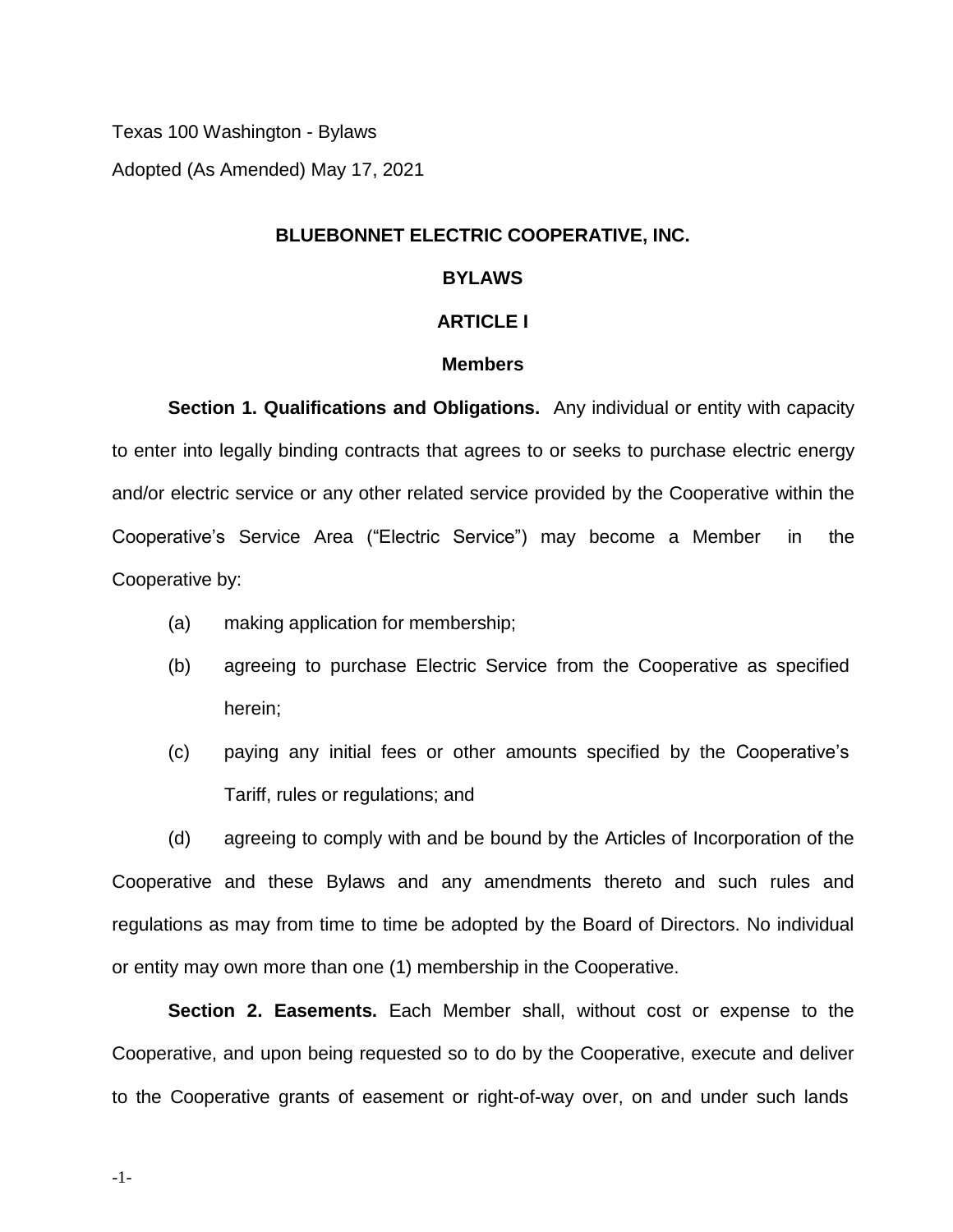owned or leased by or mortgaged to the Member, and in accordance with such reasonable terms and conditions, as the Cooperative shall require for the furnishing of electric service to the Member or other Members or for the construction, operation, maintenance or relocation of the Cooperative's electric facilities.

**Section 3. Joint Memberships.** Spouses may jointly become a Member and their application for joint membership may be accepted in accordance with the foregoing provision of this section, provided the spouses comply jointly with these Bylaws. Joint Members shall have a single vote for all matters subject to voting and only one but not both Joint Members may be eligible for nomination to serve as a Director where such service may overlap with that of their spouse. Other than a Joint Membership, no membership may be shared or held by more than one individual or entity simultaneously, though the rules and Tariff may allow multiple parties to guaranty payment on an account.

**Section 4. Membership Certificates.** Membership in the Cooperative shall be evidenced by a Certificate of Membership, which shall be in such form as determined by the Board of Directors and/or may appear on the Member's monthly bill.

**Section 5. Purchase of Electric Service.** Each Member shall, as soon as Electric Service shall be available, purchase from the Cooperative all such Electric Service and shall pay monthly at rates which shall from time to time be fixed by the Board of Directors in accordance with the Tariffs. It is expressly understood that amounts paid for Electric Service in excess of the cost of service are furnished by Members as capital and each Member shall be credited with the capital so furnished as provided in these Bylaws. Each Member shall pay to the Cooperative such minimum amount per month regardless of the amount of Electric Service consumed, as shall be fixed by the Board of Directors from time to time. Each Member shall also pay all amounts owed by the

-2-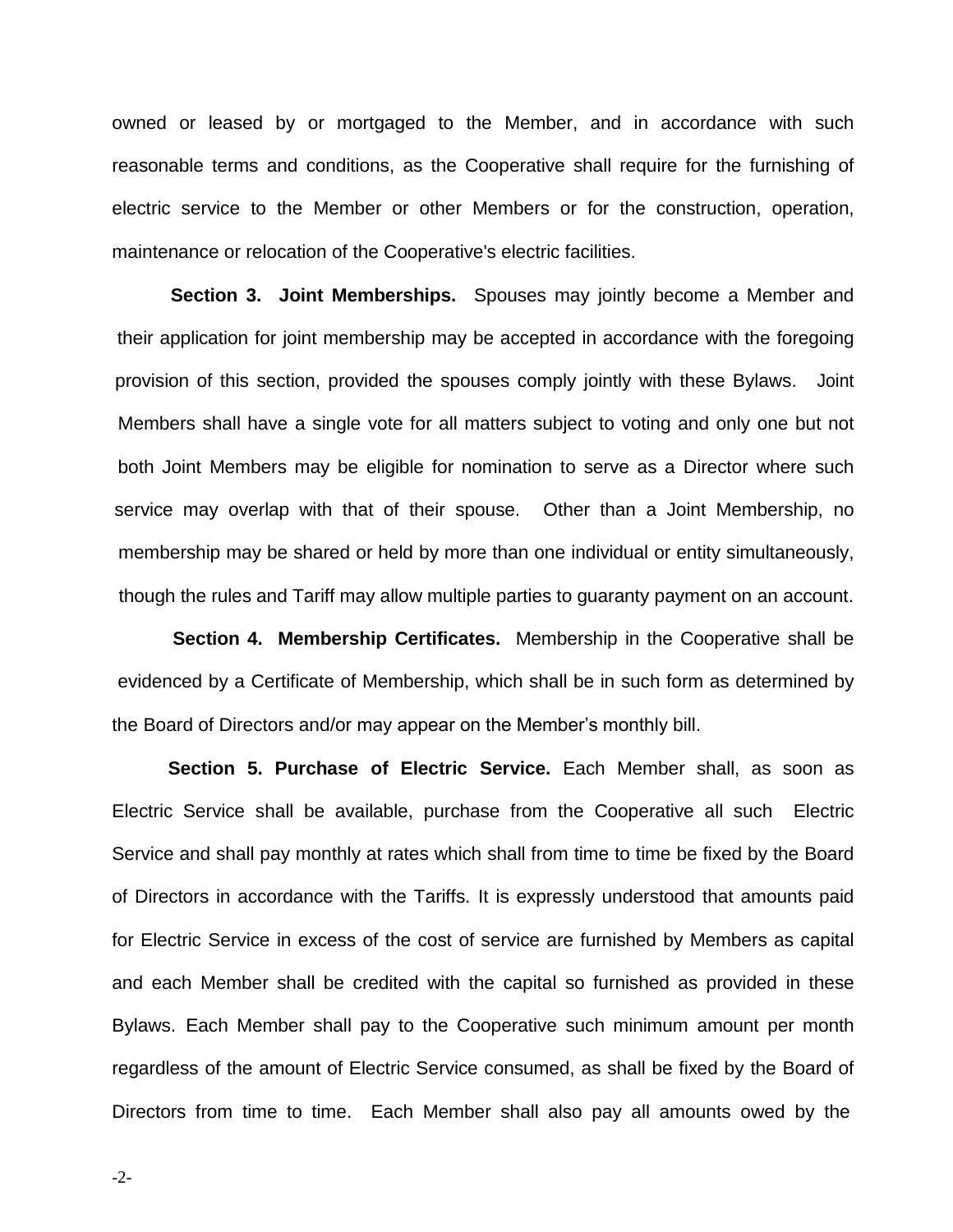Member to the Cooperative as and when the same shall become due and payable.

**Section 6. Non-liability for Debts of the Cooperative.** The private property of the Members of the Cooperative shall be exempt from execution for the debts of the Cooperative and no Member shall be individually liable or responsible for any debts or liabilities of the Cooperative.

**Section 7. Expulsion of Members.** The Board of Directors of the Cooperative may, by the affirmative vote of not less than two-thirds (2/3) of the then current Directors, expel any Member who shall have violated or refused to comply with any of the provisions of the Tariff, Articles of Incorporation of the Cooperative or these Bylaws or any rules or regulations adopted from time to time by the Board of Directors. Any Member so expelled may be reinstated by the affirmative vote of not less than two-thirds (2/3) of the then current Directors. If an Expulsed Member is not reinstated by the Board, the individual or entity may elect to appeal the vote of the Directors to a majority vote of the Members at any Annual or Special Meeting of the Members. The action of the Members with respect to any such reinstatement shall be final.

**Section 8. Withdrawal of Membership.** Any Member may withdraw from membership upon payment in full of all debts and liabilities of such Member to the Cooperative and upon compliance with such terms and conditions as the Board of Directors may prescribe. The membership fee may be refunded to the member withdrawing from membership, upon payment of all his debts and liabilities to the Cooperative.

# **Section 9. Transfer and Termination of Membership.**

(a) Membership in the Cooperative and the Membership Certificate representing same shall not be transferable, except as hereinafter otherwise provided.

-3-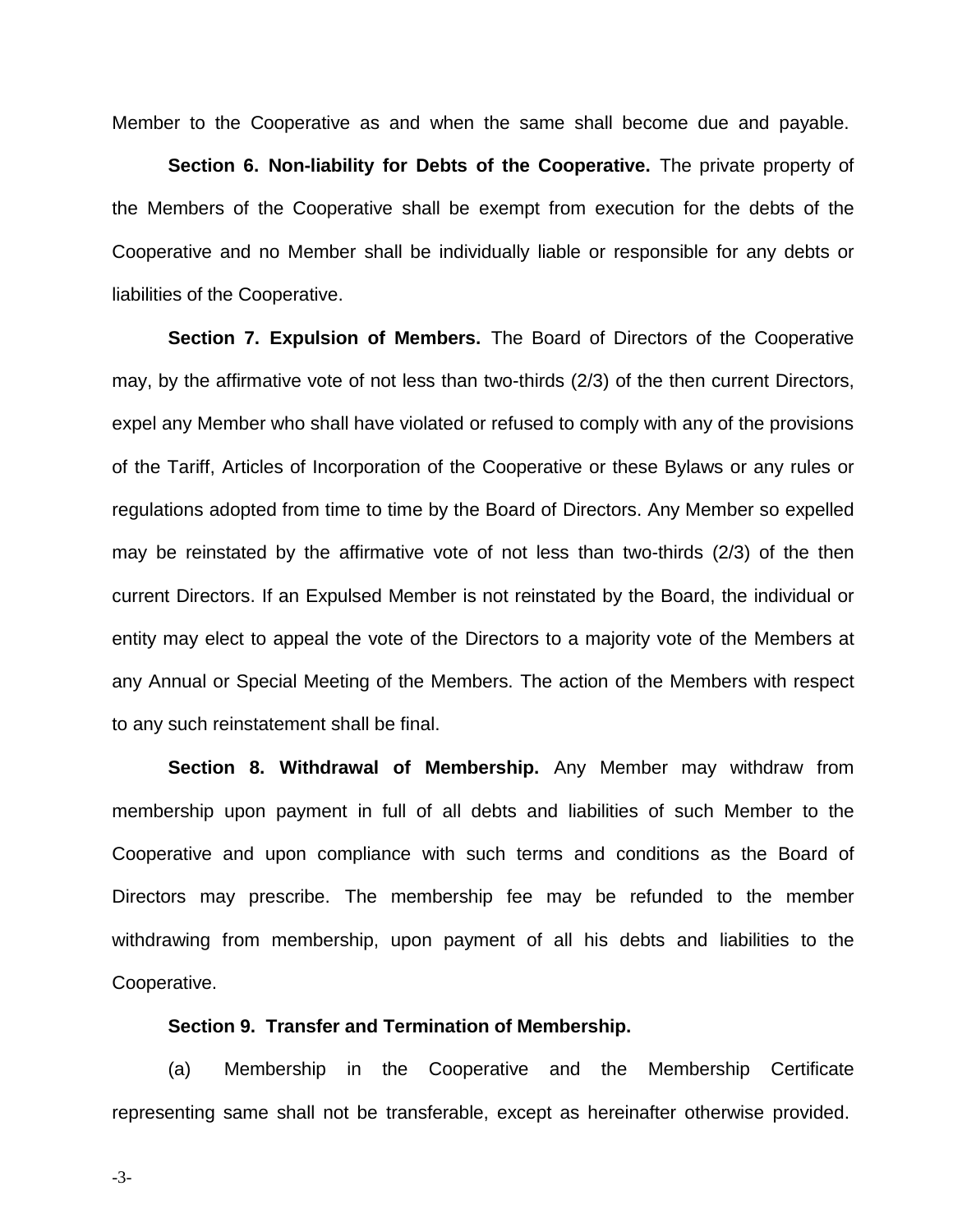Upon the death, cessation of existence, expulsion or withdrawal of a Member the membership of such Member shall terminate. Termination of membership in any manner shall not release the Member from the debts or liabilities to the Cooperative.

(b) When a membership is held jointly, upon legal termination of such marriage, the membership shall be deemed to be held solely by the spouse continuing to meet the membership requirements who presents his or her personal affidavit assuming the membership and responsibility of all debts and liabilities owed to the Cooperative or a court order of similar effect. A membership may be transferred by a Member to himself or herself and his or her spouse, as the case may be, jointly upon the written request of such member and compliance by such spouse jointly with the provision of subdivisions (b) and (c) of Section 1 of this Article.

(c) When a membership is held jointly, upon the death, withdrawal or expulsion of either spouse, the surviving or remaining spouse may elect whether such membership shall be deemed to be held solely by the survivor with the same effect as though such membership had been originally issued solely to that Member or whether a new membership shall be established. The estate of the deceased shall not be released from any and all debts or liabilities to the Cooperative.

**Section 10. Consumers on Lines Purchased.** Any consumer who is receiving Electric Service from any line or lines purchased by Bluebonnet Electric Cooperative, Inc., shall automatically, upon consummation of the purchase of said line or lines, become a Member of the Cooperative.

# **ARTICLE II**

## **Meetings of Members**

**Section 1. Annual Meeting.** The Annual Meeting of the Members shall be held

-4-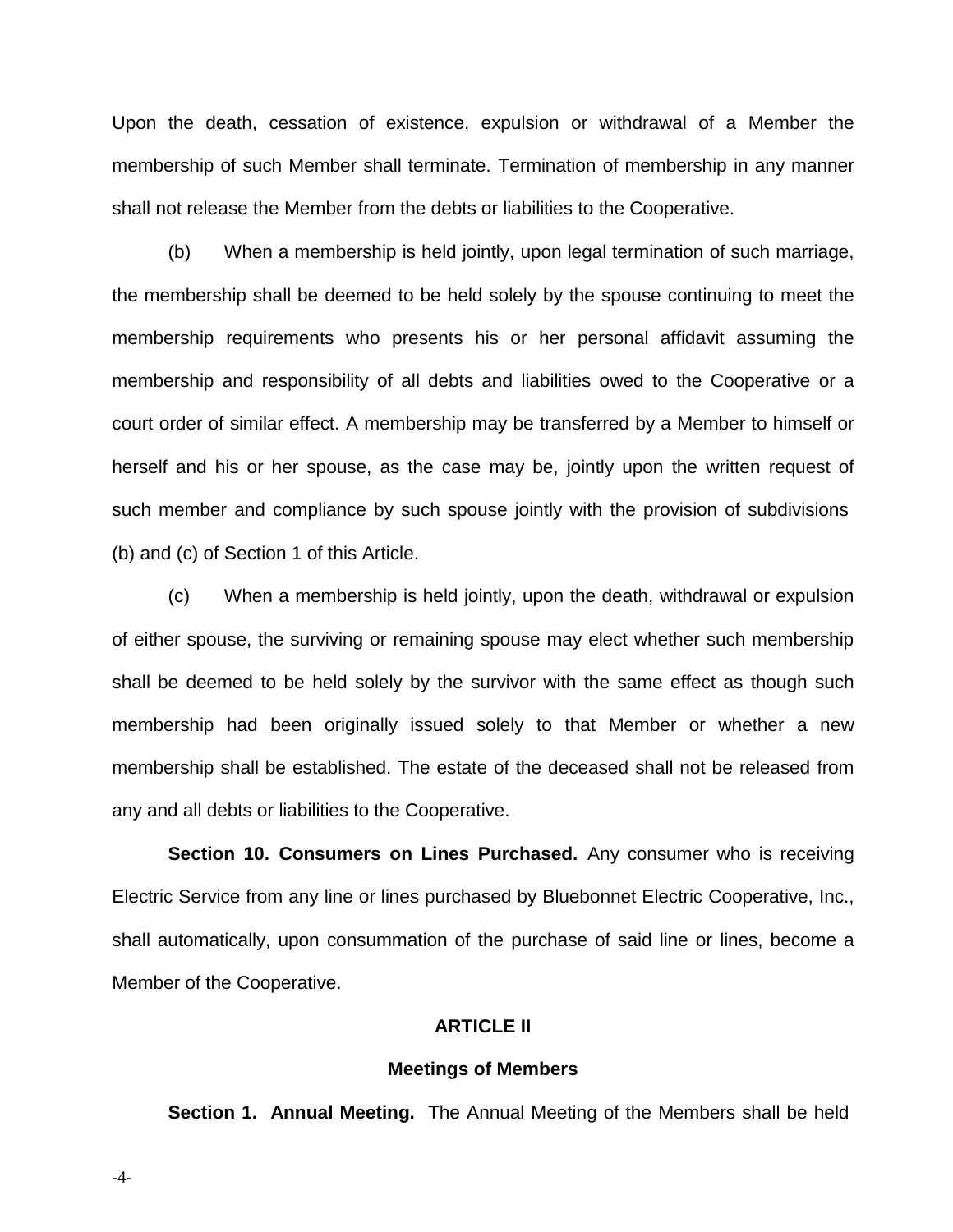on the second Tuesday in May of each year, such meeting to be held at the building of the Bluebonnet Electric Cooperative, Inc., in Bastrop, Bastrop County, Texas, or any other place designated by the Board of Directors that is located in any county in the Cooperative's Service Area. The Annual Meeting shall be held for the purpose of electing Directors and transacting such other business as may come before the meeting. If the day fixed for the Annual Meeting shall be a legal holiday, such meeting may be held on the next succeeding business day. If the election of Directors shall not be held on the day designated herein for any Annual Meeting, or at any adjournment thereof, the Board of Directors shall cause the election to be held at a Special Meeting of the Members as soon thereafter as conveniently may be called. Failure to hold the Annual Meeting at the designated time shall not work a forfeiture or dissolution of the Cooperative.

**Section 2. Special Meetings.** A Special Meeting of the Members may be called by the President, the Board of Directors, or a majority thereof or by a petition signed by at least ten percent (10%) of the Members. The Secretary shall cause notice of such meeting to be given as hereinafter provided. A Special Meeting of the Members may be held at any place designated by the Board of Directors in a county within the Cooperative's Service Area. .

**Section 3. Notice of Members' Meetings.** Written or printed notice of the place, day and hour of the Annual or Special meeting ("Member Meeting") and the purpose(s) of the Member Meeting shall be delivered to each Member not less than ten (10) days nor more than thirty (30) days prior to the date of the Member Meeting either personally, electronically, or by mail, by or at the direction of the President or the Secretary. In making such computation, the date of the meeting shall not be counted. Any such notice may be delivered by mail, electronically, included with member service billings, or

-5-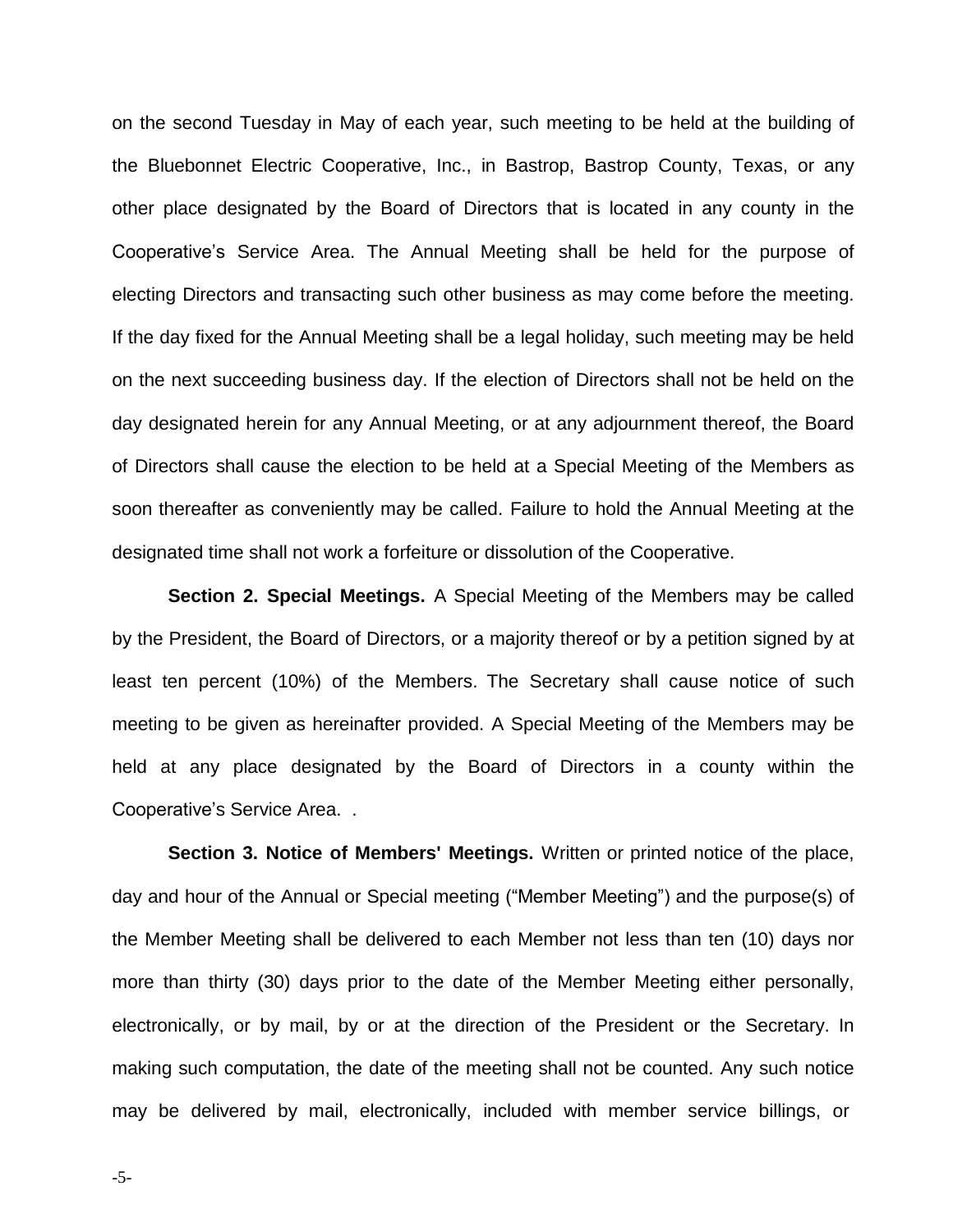published in the Cooperative's monthly newsletter, Texas Co-op Power magazine and/or posted on the Cooperative's website. If mailed, such notice shall be deemed to be delivered when deposited in the United States mail addressed to the Member at the address as it appears on the records of the Cooperative with postage thereon prepaid. The incidental and non-intended failure of any Member to receive a notice shall not invalidate any action which may be taken by the Members at any such Member Meeting, and the attendance of a Member at any Member Meeting shall constitute a waiver of notice unless such attendance shall be for the express purpose of objecting on the ground that the meeting shall not have been lawfully called or convened. Any Member attending for the purpose of making such objection shall notify the Secretary prior to or at the beginning of the Member Meeting of his or her objection.

**Section 4. Member Meeting Quorum.** At least one percent (1%) of the Members present in person or represented by proxy shall constitute a quorum for the transaction of business at all meetings of the members. If less than a quorum is present at any Member Meeting, a majority of those present in person or represented by proxy may adjourn the meeting without further notice.

**Section 5. Voting.** Each Member shall be entitled to one (1) vote upon each matter submitted to a vote at a Member Meeting. At all Member Meetings at which a quorum is present, all questions shall be decided by a vote of a majority of the Members voting thereon in person or by proxy, except for Director elections as Directors may be elected by a plurality, and as otherwise provided by law, the Articles of Incorporation, or these Bylaws. In case of a tie vote where two or more Director Candidates receive the greatest and equal number of votes, a Special Meeting will be called within the next 30 days wherein the Members will vote on only those Director Candidates involved in such

-6-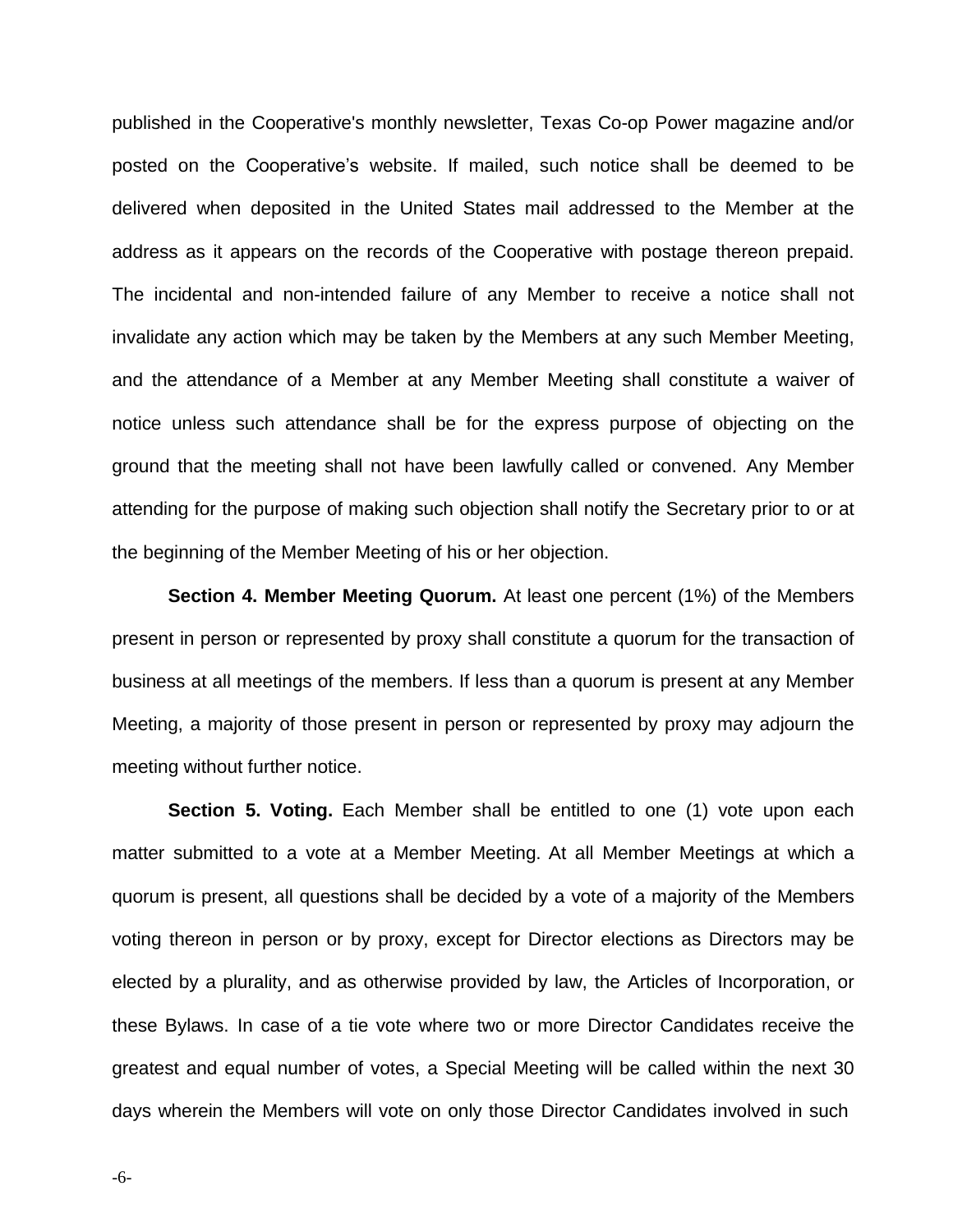tie.

**Section 6. Uncontested Director Elections.** In any year in which there is only one Director Candidate for a specific Director position, the General Counsel of the Cooperative may certify to the Board that the election for that Director is uncontested, and the Members shall have deemed to have elected the single Director Candidate by general consent. The Board may suspend distribution of the Official Ballots for a Director election that it has declared uncontested. The results of any election shall be made available to the Members.

**Section 7. Proxies.** At any Member Meeting, any Member may vote by proxy, but only if such proxy (a) is registered with the Cooperative at its principal office before 5:00 p.m. on the fifth business day next preceding the date of the Member Meeting by delivery to any one of the Cooperative's member service centers or by mail to the address designated on the proxy, (b) is executed by the Member in writing and designates the holder thereof who is a natural person or the Proxy Committee to cast his vote; (c) specifies the particular meeting at which it is to be voted, and (d) is dated not more than ninety (90) days prior to the date of such meeting; PROVIDED, that any mailed proxies not otherwise dated shall be deemed dated as postmarked if postmark is satisfactory evidence. Memberships in the name of non-natural person Members may be voted by any natural person duly authorized by the Member and shall be bound by all provisions regarding proxies as stated in this Section.

Proxies may be solicited on behalf of the Proxy Committee of the Cooperative, and the entire cost of solicitation shall be borne by the Cooperative. The Cooperative may use its officers and employees to solicit proxies from the Members.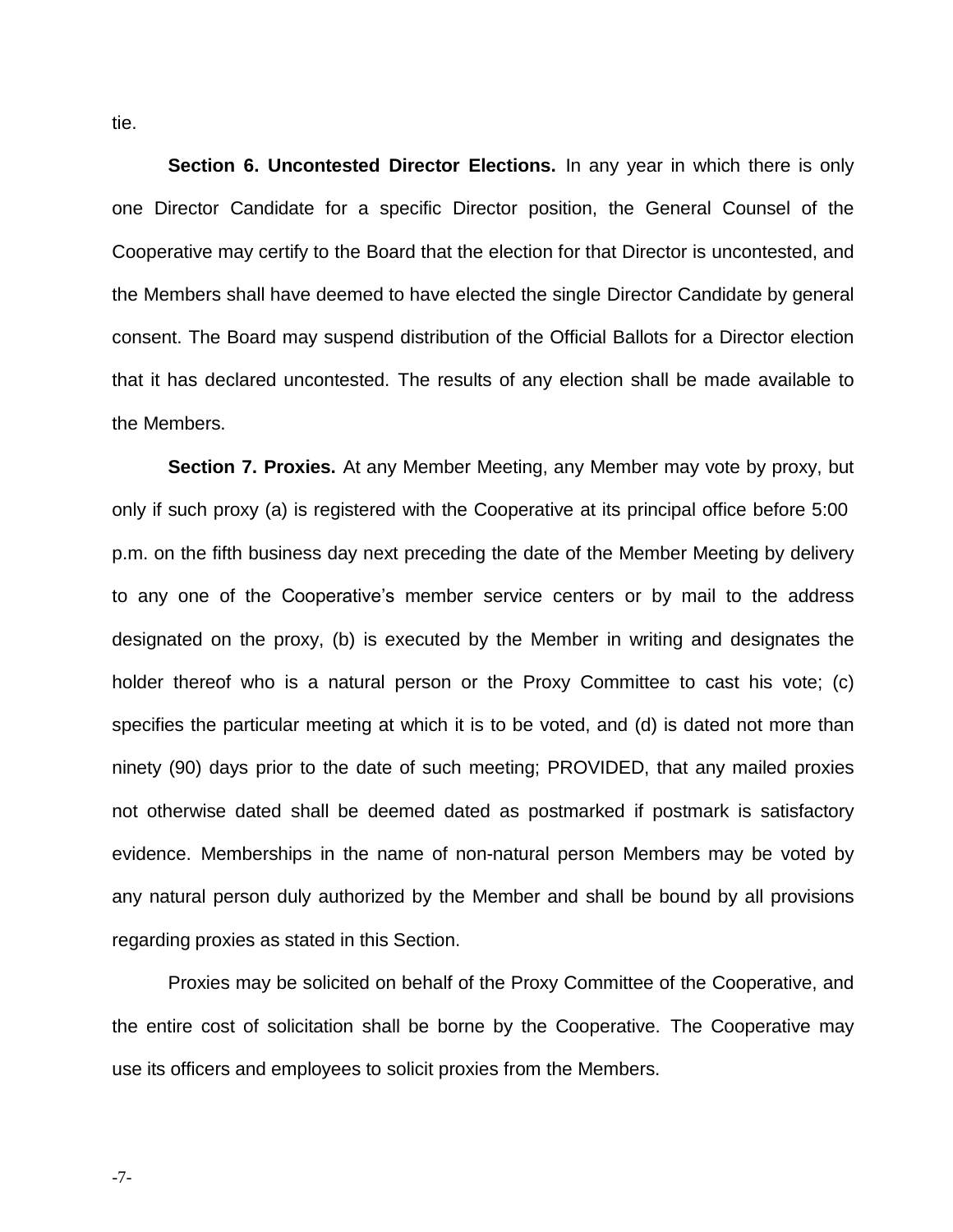A Proxy may be undirected and/or unlimited as to the matters on which it is voted or it may be directed and/or restricted. A proxy containing no restrictions or directions shall be deemed unlimited and undirected.

In the event a Member executes two or more proxies for the same Member Meeting, the most recently dated proxy shall revoke all others; if such proxies carry the same date and are held by different persons, none of them will be valid or recognized. The presence in person of a Member at a Member Meeting shall entitle that Member to choose to revoke the applicable proxy executed for such Member Meeting. Should the Member choose to revoke the previously executed proxy, the Member shall be issued a ballot to cast at the Member Meeting.

**Section 8. Proxy Committee.** The Proxy Committee of the Cooperative shall consist of its Directors whose term is not up for election. It shall be the duty of the Committee to meet prior to any Member Meeting for which the Committee holds proxies to determine how such unlimited proxy votes will be cast. The unlimited and/or undirected proxy votes held by the Proxy Committee shall be cast proportionately as determined by a vote of the Proxy Committee. For example, if the Proxy Committee votes 4 in favor of one Director Candidate and 3 in favor of another, the first Director Candidate shall receive four sevenths (4/7) of the unlimited/undirected proxies to be cast and the other Director Candidate shall receive three sevenths (3/7).

The Proxy Committee shall designate one of its membership to cast its votes.

**Section 9. Order of Business.** The Board of Directors shall determine the agenda, program, or order of business for the Member Meeting. Except as otherwise provided by the Board of Directors, the Chairman of the Board shall preside at the Member Meeting and may exercise and take actions reasonably necessary for efficiently

-8-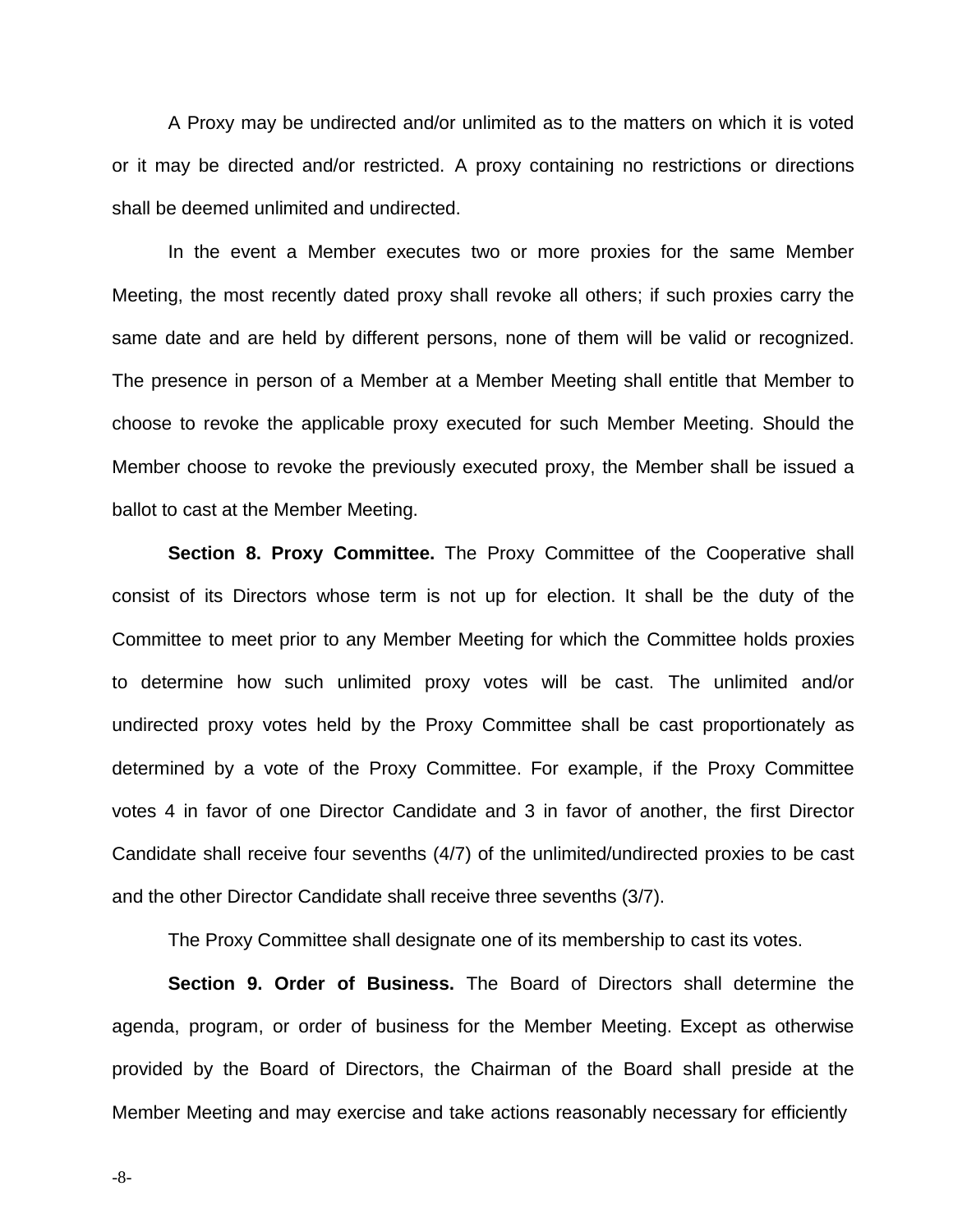and effectively conducting the Member Meeting. Members attending the Member Meeting, either in person or through proxy, may consider, vote or act only upon matters listed in the notice of the Member Meeting.

## **ARTICLE III**

#### **Directors**

**Section 1. General Powers.** The business and affairs of the Cooperative shall be managed by a Board of not less than three nor more than nine (9) directors which shall exercise all of the powers of the Cooperative, except as such are by law or by the Articles of Incorporation of the Cooperative or by these Bylaws conferred upon or reserved to the Members or otherwise delegated to the Chief Executive Officer.

**Section 2. Qualifications and Terms for Directors & Director Candidates:** Director Candidates shall be elected as Director to staggered terms of three (3) years. Three years shall be measured as the period from the date of the Director's election at an Annual Meeting until the adjournment of the Annual Meeting in the third year after such Director's election.

To be eligible for nomination to become a Director Candidate of the Cooperative or to remain a Director once elected, a person must meet the following qualifications:

- 1. Be twenty-one (21) years of age or older;
- 2. Be a natural person Member in good standing with the Cooperative by having met and adhered to the Cooperative's payment policies in the Tariff and any other requirements for membership in good standing as established by Board resolution. A Member is not in good standing with the Cooperative if the member is in violation of any provisions of Bluebonnet's

-9-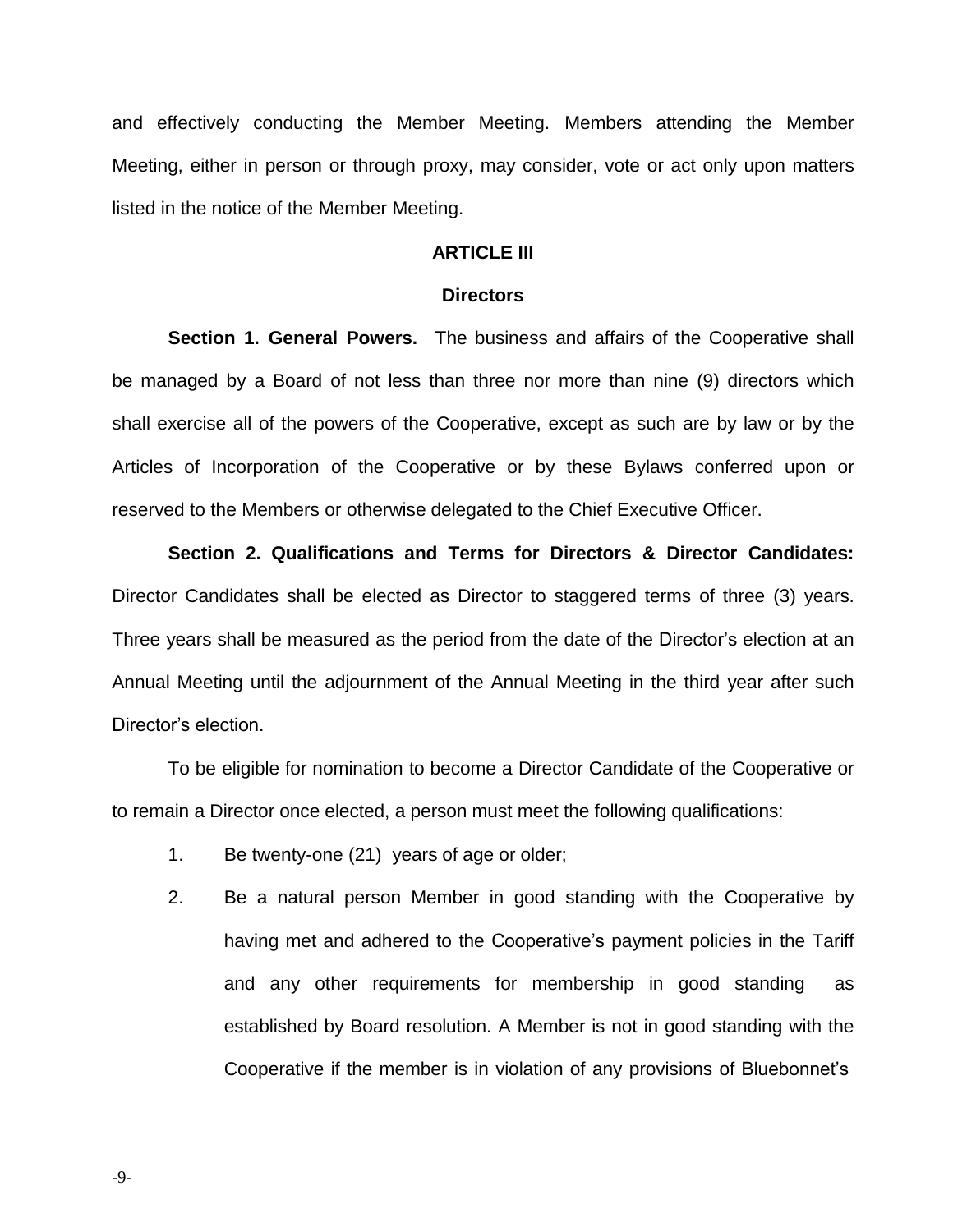Charter, Tariffs or Bylaws or has a claim or litigation pending against the Cooperative;

- 3. While a Director and during the three (3) years immediately prior to becoming a Director, not have been an employee of the Cooperative or have a child (including step-children), grandchild, spouse, significant other, parent (including in-laws), grandparent, sibling (including step and half siblings), aunt, uncles, nieces, nephews, and anyone who resides with the Director who is or has been an employee of the Cooperative;
- 4. Not be or have been convicted of a misdemeanor involving moral turpitude or a felony pursuant to state or federal laws;
- 5. Has his or her primary residence for at least six months prior to becoming a Director in a county in the corresponding district that is served totally or partially by the Cooperative. The Member need not be a primary resident of the portion of the county in the corresponding district served by the Cooperative. Primary residence shall be determined based on factors including, but not limited to, real property rights, homestead exemption, electricity usage patterns, voter registration location, and address on a driver's license. The General Counsel shall make a fact determination of primary residence based on factors mentioned above and other applicable considerations. The Board shall serve as an arbiter of any disputes over primary residency;
- 6. While a Director and during the three (3) years immediately prior to becoming a Director, not in any way employed by or financially interested in a competing enterprise, or a business selling electric energy or service or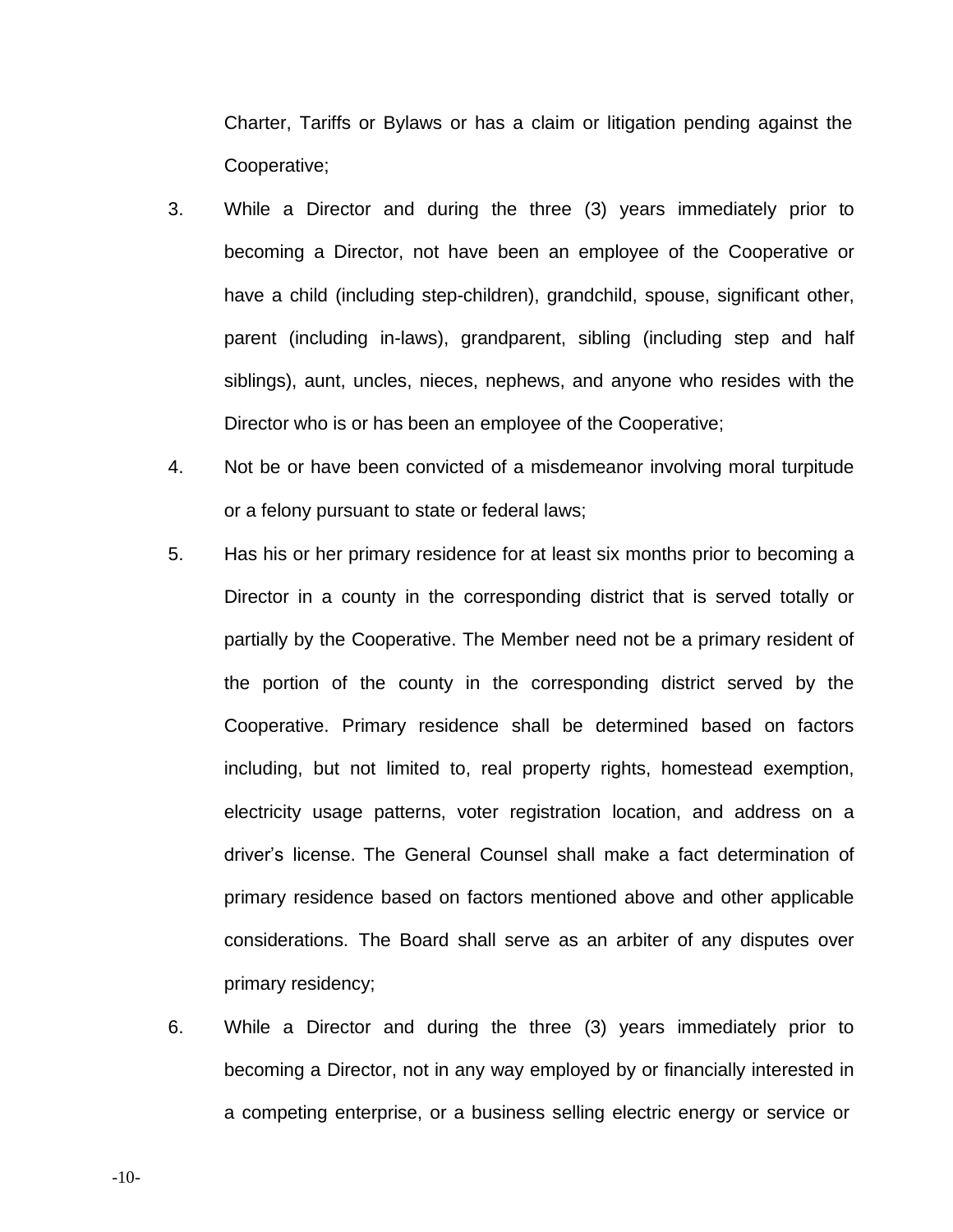electrical supplies to the Cooperative, or a business primarily engaged in selling electrical supplies or energy to the Members of the Cooperative;

- 7. Not be the incumbent of or candidate for an elected public office in connection with which a salary is paid;
- 8. Act in good faith and represent the best interests of the Cooperative as a whole, representing all members on an impartial basis;
- 9. Not be employed by another Director or be employed by an entity over which another Director exercises substantial control; and
- 10. Is in compliance with these Bylaws, Board Policies, Articles of Incorporation, the Tariff and any other rules and regulations approved by the Board of Directors.

When a membership is held jointly by spouses, either one, but not both, may be elected a Director, provided, however, that neither one shall be eligible to become or remain a Director unless both shall meet the qualifications hereinabove set forth. Nothing in this section contained, shall or shall be construed to, affect in any manner whatsoever the validity of any action taken at any meeting of the Board of Directors.

# **Section 3. Nominations for Director Candidate.**

**A. Petition.** A natural person Member meeting the qualifications for Director may be nominated for Director Candidate by a petition in the form promulgated by the Board of Directors ("Application for Nomination") signed by 50 Members of the Cooperative residing within the Director District for which the Director Candidate is applying and election is being held. The Director Candidate shall attach biographical information to his/her Application for Nomination as well as a signed written consent for the search and release of his or her background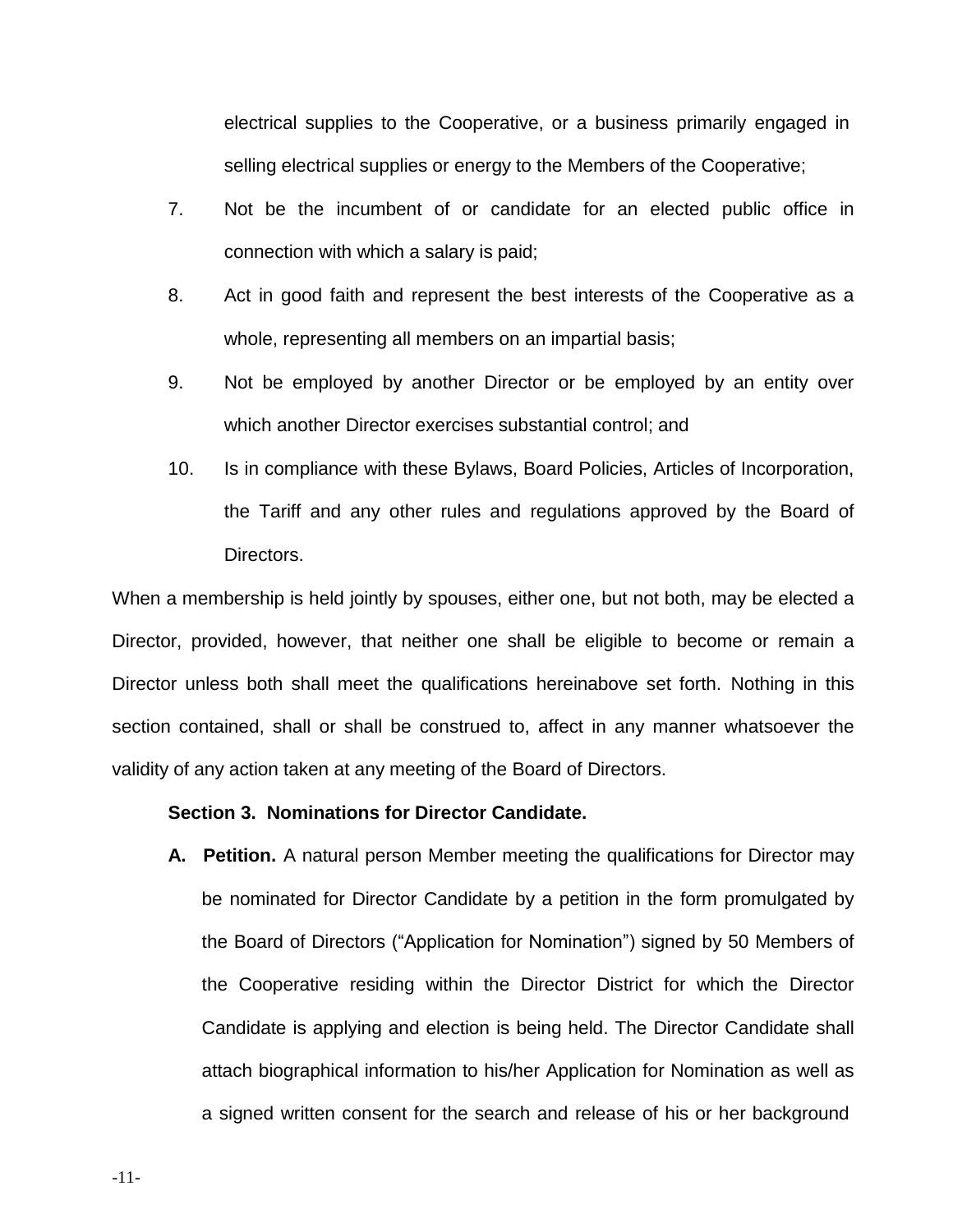information. The Application for Nomination shall be available at all Member Service Centers and on the Cooperative's website. Said Application for Nomination must be filed in any Cooperative Member Service Center by 4:00 p.m. not less than ninety (90) days prior to the Annual Meeting.

- **B. Filing Fee**. In lieu of petition, a natural person Member meeting the qualifications for Director may pay a filing fee of \$250.00 via certified funds payable to Bluebonnet Electric Cooperative and submit a written Application for Nomination in the form promulgated by the Board of Directors for a place on the ballot, and shall attach biographical information as well as a signed, written consent for the search and release of his or her background information. The Application for Nomination shall be available at all Member Service Centers and on the Cooperative's website. Said Application for Nomination and filing fee must be filed in any Cooperative Member Service Center by 4:00 p.m. not less than ninety (90) days prior to the Annual Meeting.
- **C. Appointment of Committee.** If no Member is nominated by petition or filed a written application with payment of the filing fee provided above, and qualified as a Director Candidate in a district that is open for election before the February Regular Board Meeting, the Board of Directors shall, at the February Regular Board meeting, appoint a committee consisting of not less than five (5) nor more than eleven (11) Members, who shall be selected so as to give equitable representation of the committee to the geographical areas served or to be served by the Cooperative. No Officer, Director, or Related Person as defined in the Board Policy 203 shall be appointed a member of such committee. Upon appointment and at least 60 days before the Annual Meeting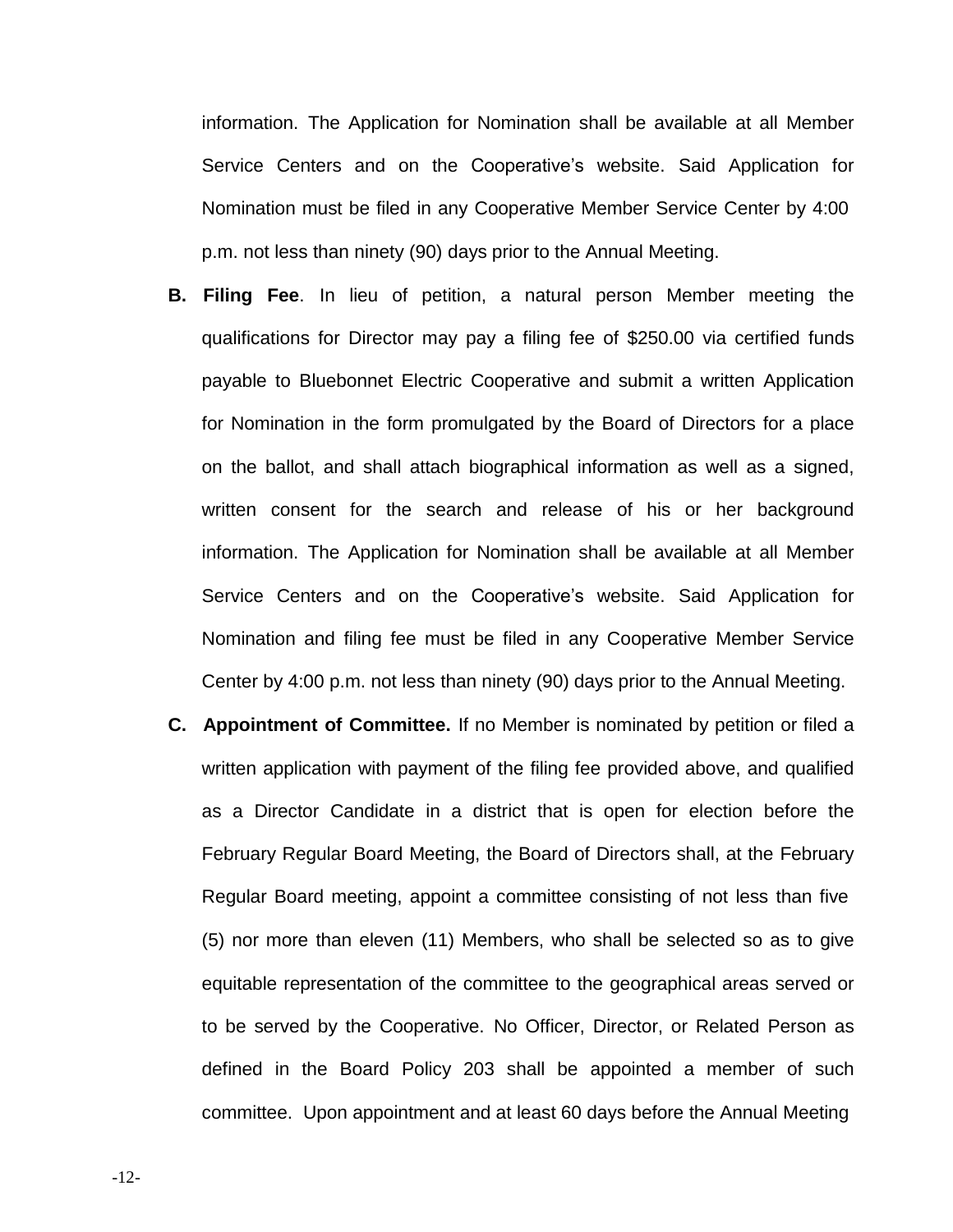the committee shall nominate at least one (1), but not more than three (3) candidates who meet the qualifications for being a Director and who are willing to run for election for each vacant seat of the Board. The committee shall report the nominees to the Board Secretary, including all information required to be submitted by the nominees nominated by petition.

The General Manager shall report the names of the Director Candidates by publication in the *Texas Co-op Power* magazine, by direct mailing to the membership and/or by other means as authorized by the Board.

The Secretary of the Cooperative shall mail with the notice of the Annual Meeting a biographical information of the Director Candidates, the seats up for election, and whether any of the Director Candidates are elected by general consent.

Notwithstanding anything in this section, failure to comply with any of the provisions of this section shall not affect in any manner whatsoever the validity of any election of directors.

**Section 4. Director/County Representation.** The Board of Directors shall divide the Cooperative's Service Area into seven (7) districts that represent the communities of interest, without limitation on the number of directors from any one county served by the Cooperative, and shall provide a map of the areas served by the Cooperative and designating the director districts and number of directors for each district. The Board shall review the Director Districts from time to time as they may deem to be necessary.

If there are two (2) or more vacancies to be filled from any particular district, the two (2) or more candidates receiving the highest number of votes shall be elected without runoff. If for any reason an election of directors shall not be held at an Annual Meeting, such election may be held at a subsequently held Special Member Meeting or next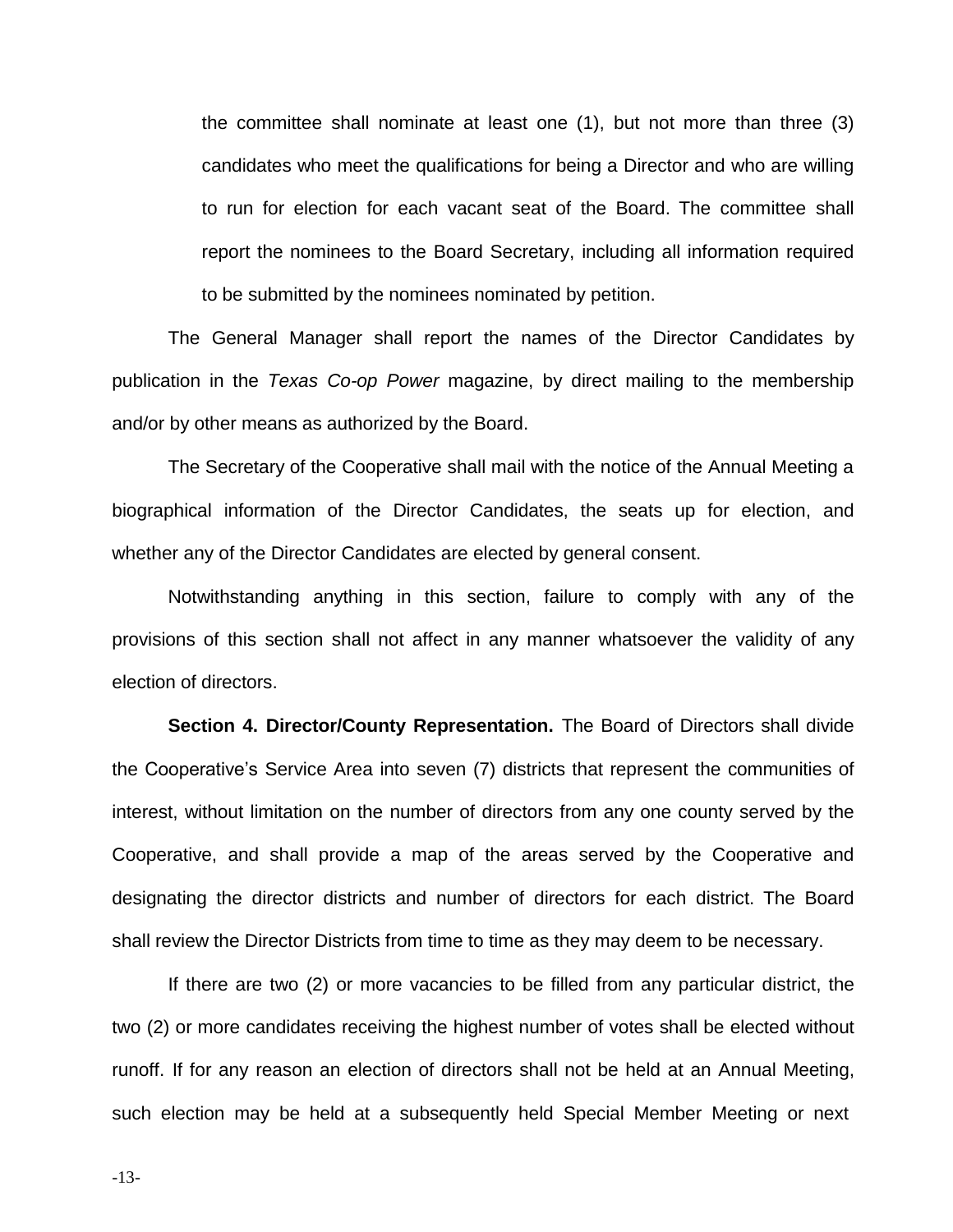Annual Meeting. Failure of an election for a given year shall allow the incumbents whose directorships would have been voted on to hold over only until the next Member Meeting at which a quorum is present.

# **Section 5. Removal of Directors and Disqualification.**

**A. Removal by Members.** Any Member may bring one or more charges for cause against any one or more Directors and may request the removal of such Director(s) by reason thereof by filing with the Secretary such charges in writing together with a petition signed by not less than ten (10%) percent of the total Membership of the Cooperative, which petition calls for a Special Member Meeting, the stated purpose of which shall be to hear and act on such charges, and specifies the place, time and date thereof not less than forty (40) days after filing of such petition, or which requests that the matter be acted upon at the subsequent Annual Member Meeting if such meeting will be held no sooner than forty (40) days after the filing of such petition. Each page of the petition shall, in the forepart thereof, state the name(s) and address(es) of the Member(s) filing such charge(s), a verbatim statement of such charge(s) and the name(s) of the Director(s) against whom such charge(s) is(are) being made. The petition shall be signed by each Member in the same name as he or she is billed by the Cooperative and shall state the signatory's address as the same appears on such billings. Notice of such charge(s) verbatim, of the Director(s) against whom the charge(s) has (have) been made, of the Member(s) filing the charge(s) and the purpose of the meeting shall be contained in the notice of the meeting, or separately noticed to the Members not less than ten (10) days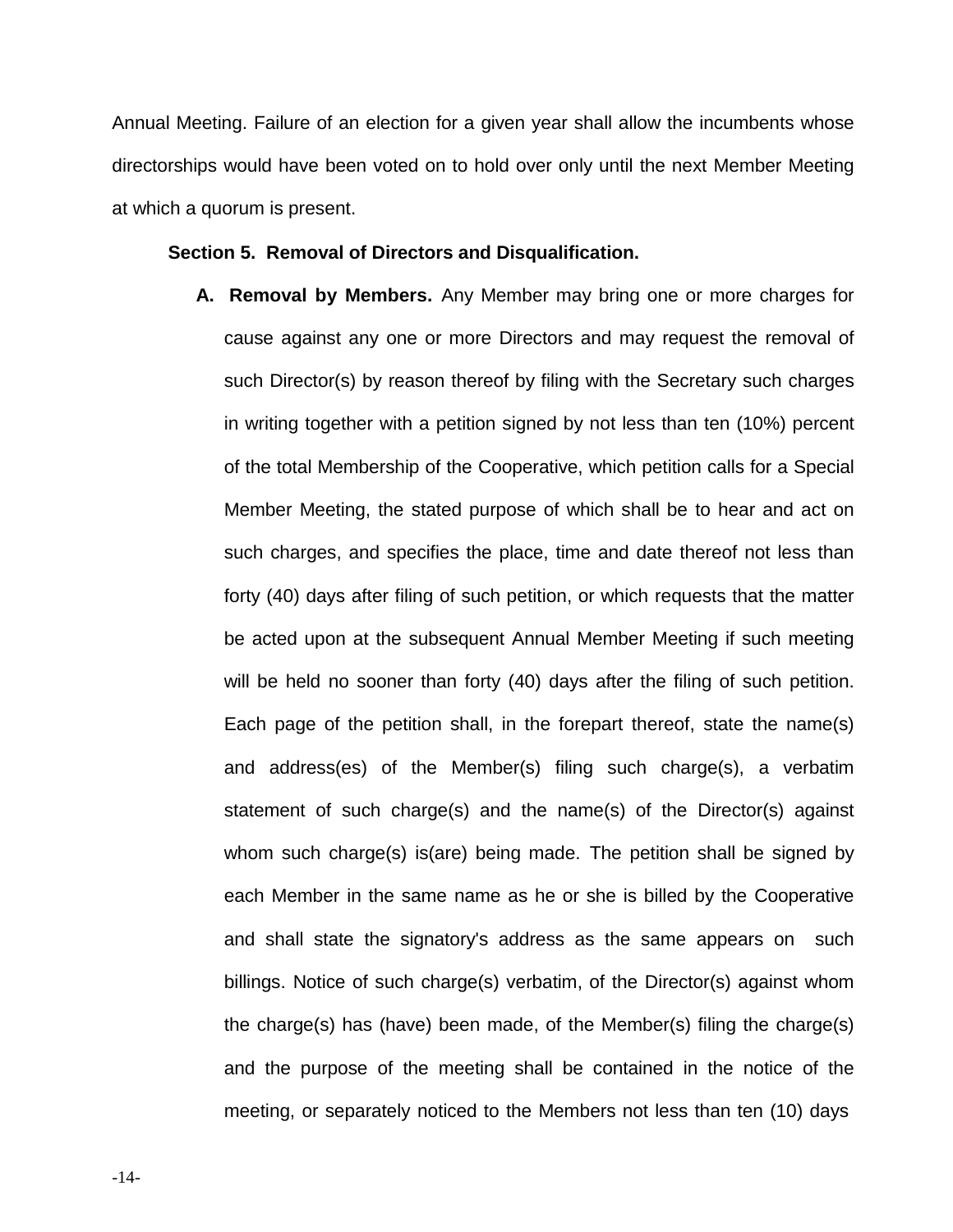prior to the Member Meeting at which the matter will be acted upon; PROVIDED, that the notice shall set forth only twenty (20) of the names (in alphabetical order) of the Members filing one or more charges if twenty (20) or more Members file the same charge(s) against the same Director(s). Such Director(s) shall be informed in writing of the charges after they have been validly filed and at least thirty (30) days prior to the Member Meeting at which the charge(s) is (are) to be considered, and shall have an opportunity at the meeting to be heard in person by witnesses, by counsel or any combination of such, and to present evidence in respect of the charge(s); and the Member(s) bringing the charge(s) shall have the same opportunity, but must be heard first. The question of the removal of such Director(s) shall, separately for each if more than one has been charged, be considered and voted upon at such meeting, and any vacancy created by such removal shall be filled as provided by these Bylaws. The question of the removal of a Director shall not be voted upon at all unless some evidence in support of the charge(s) against him shall have been presented during the meeting through oral statements, documents or otherwise.

**B. Director Disqualification.** If a Director does not comply with any Director Qualification at the time of his or her most recent qualification to be placed on the ballot for election or was found by a vote of at least two thirds (2/3) of the other Directors to have breached a fiduciary duty or other legal duty that could be materially injurious to the Cooperative, then the Board of Directors may vote to request that the Director resign his or her position as Director or face removal of the Director. Prior to any such vote, the Board of Directors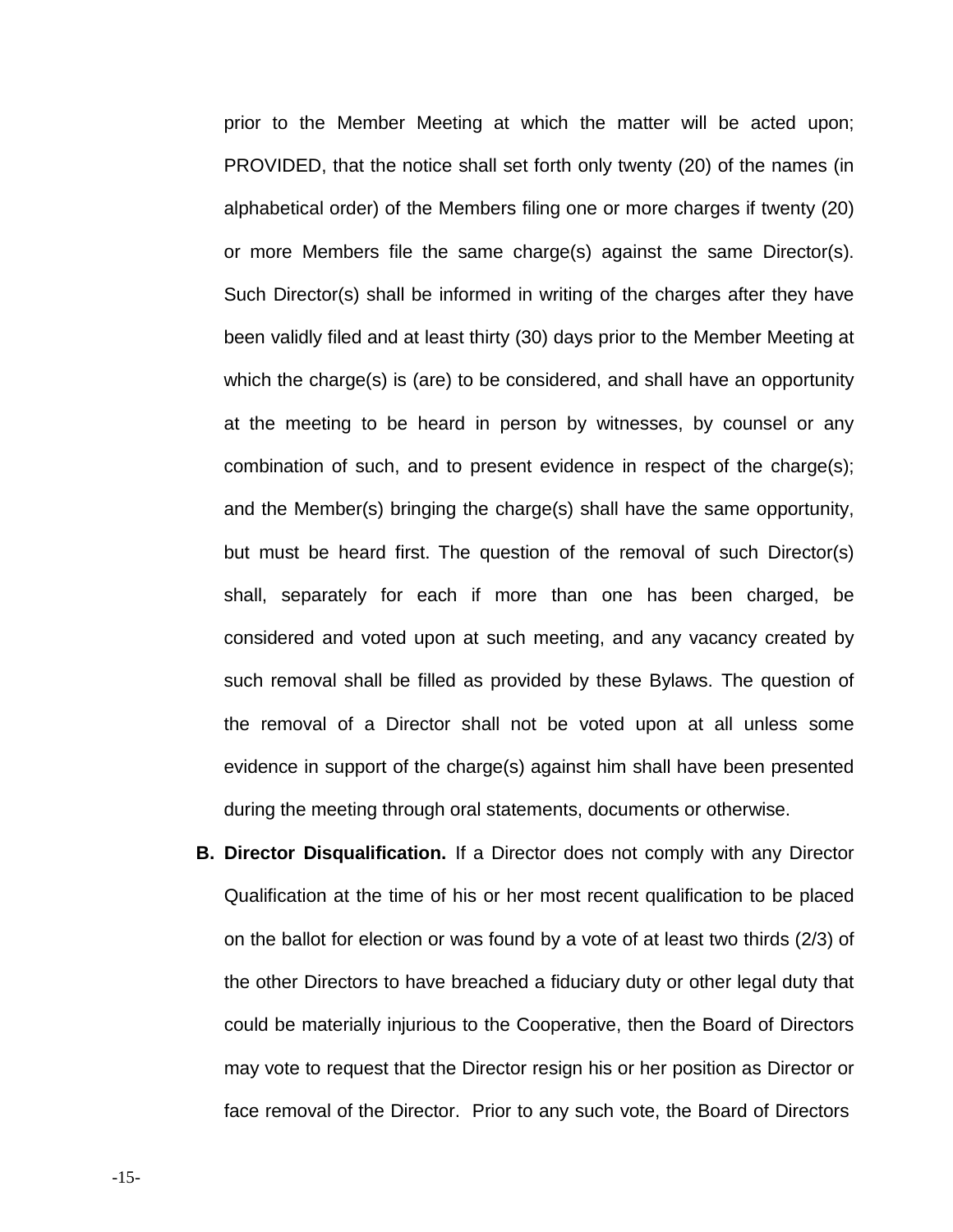shall notify the Director in writing of the basis for their request, and provide the Director an opportunity to comment regarding that request. The Director so notified shall have thirty (30) days to cure, comply or resign. If, thereafter, the remainder of Directors determines by at least two thirds (2/3) vote that the Director in question has refused to resign, failed to cure, and/or is not qualified to serve as a Director, they may direct the Cooperative to file an action in arbitration in accordance with the AAA to remove the Director. If such an arbitration is undertaken in accordance with the AAA, upon the arbitrator's finding that a Director is not qualified and/or that a Breach of Duty occurred, the Director shall be removed from office and that seat shall be treated as a Vacancy under these Bylaws. Such action does not affect the validity of any previous action by the Board.

**Section 6. Vacancies.** Vacancies occurring in the Board of Directors shall be filled by any of the following methods:

- 1. A majority vote of the remaining Directors pursuant to Board Policy and these bylaws; or
- 2. The Board of Directors may leave that seat unfilled until the next Annual Meeting, at which time the Members will elect a Director to fill the unexpired term of the Director's predecessor.

Directors thus elected shall serve out the unexpired term until their successors shall be qualified and elected.

**Section 7. Compensation.** Directors shall not receive any salary for their services, but by resolution of the Board of Directors a fixed sum and expenses of attendance may be allowed for attendance at each meeting of the Board of Directors, and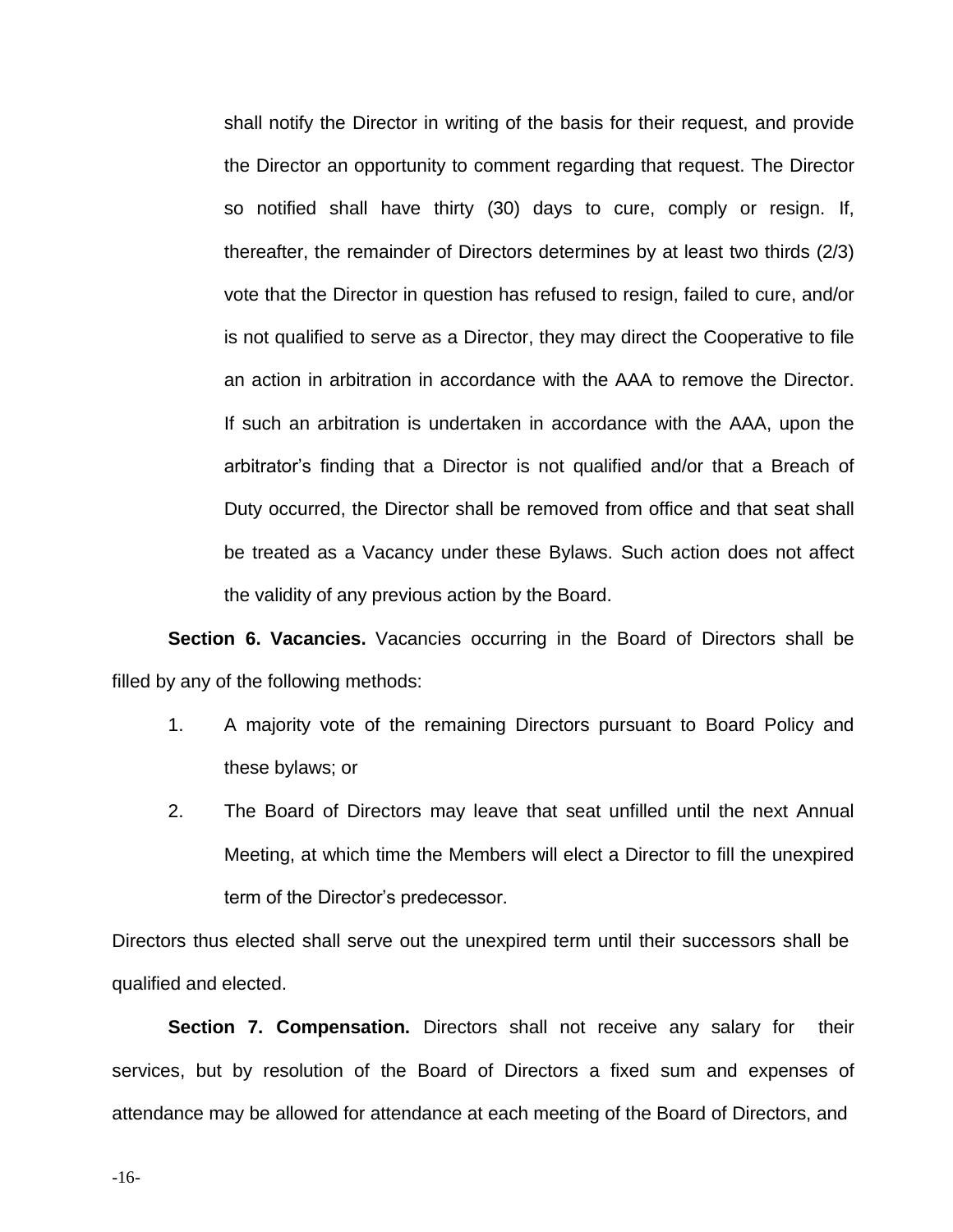all other meetings that the Board of Directors deems important and of beneficial interest to have its Directors attend. Directors shall be provided accident and medical insurance as approved by the Board of Directors.

**Section 8. Rules and Regulations.** The Board of Directors shall have power to make and adopt such rules and regulations, not inconsistent with the law, the Articles of Incorporation of the Cooperative or by these Bylaws, as it may deem advisable for the management, administration, and regulation of the business and affairs of the Cooperative.

**Section 9. Accounting System and Reports.** The Board of Directors shall cause to be established and maintained a complete accounting system, which among other things, subject to applicable laws and rules and regulations of any regulatory body, shall conform to such accounting system as may from time to time be designated by the National Rural Utilities Cooperative Finance Corporation (CFC). The Board of Directors shall also after the close of each fiscal year cause to be made a full and complete audit of the accounts, books and financial condition of the Cooperative and its subsidiaries as of the end of such fiscal year. A consolidated condensed audit report shall be submitted to the Members at the following Annual Meeting.

# **Section 10. Indemnification of Officers and Directors, and Employees.**

- **A.** To the fullest extent permitted by the laws of the State of Texas, a current or former Director, Officer, or employee of the Cooperative shall not be liable to the Cooperative or its Members for monetary damages for an act or omission in that person's performance of functions for the Cooperative.
- **B.** The Cooperative shall indemnify and defend an Indemnitee against any and all claims, including the claims of third parties against the Indemnitee for acts done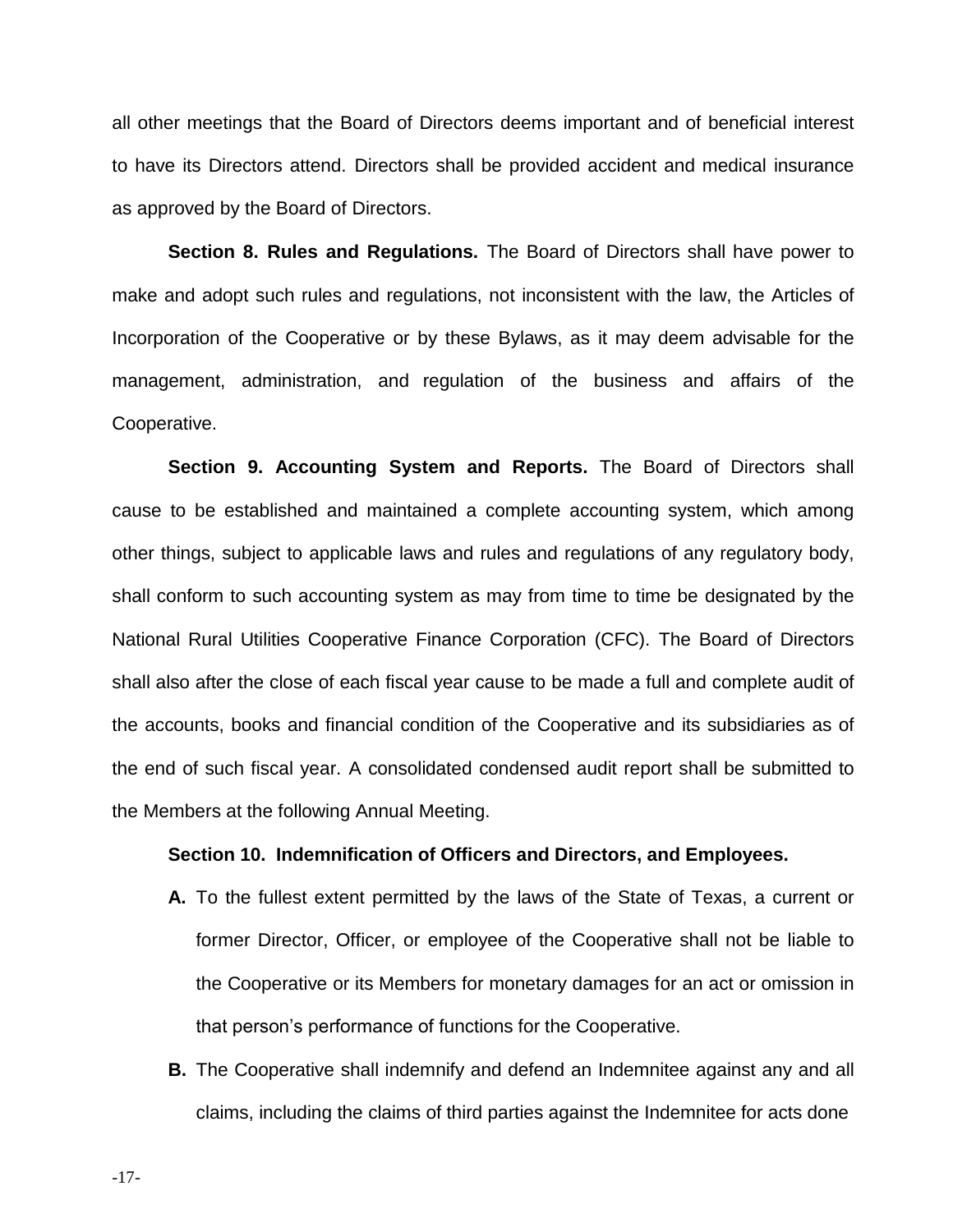in the capacity that established the person's status as an Indemnitee to the fullest extent permitted by law. In the event of a settlement, the indemnification herein shall apply only when the Board of Directors approves such settlement as being for the best interests of the Cooperative. The foregoing right of indemnification shall be in addition to and not exclusive of all other rights to which such Indemnitee may be entitled.

**C.** The Cooperative may purchase and maintain insurance to cover the obligations of this section.

**Section 11. Effect of Amendment.** No amendment, modification or repeal of this Article or any provision hereof shall in any manner terminate, reduce or impair the right of any past, present or future Director or Officer of the Cooperative to be indemnified by the Cooperative, nor the obligation of the Cooperative to indemnify any such Director or Officer, under and in accordance with the provisions of the Article as in effect immediately prior to such amendment, modification or repeal with respect to claims arising from or relating to matters occurring, in whole or in part, prior to such amendment, modification or repeal, regardless of when such claims may arise or be asserted.

## **ARTICLE IV**

### **Meetings of Directors**

**Section 1. Regular Meetings.** A regular meeting of the Board of Directors shall be held at 9:00 a.m. on the third Tuesday of each month at the headquarters building of the Cooperative in Bastrop, Bastrop County, Texas, or at such other time and place as may be designated by the Board of Directors. Such regular monthly meetings may be held without notice other than such resolution fixing the time and place thereof.

**Section 2. Special Meetings.** Special Meetings of the Board of Directors may be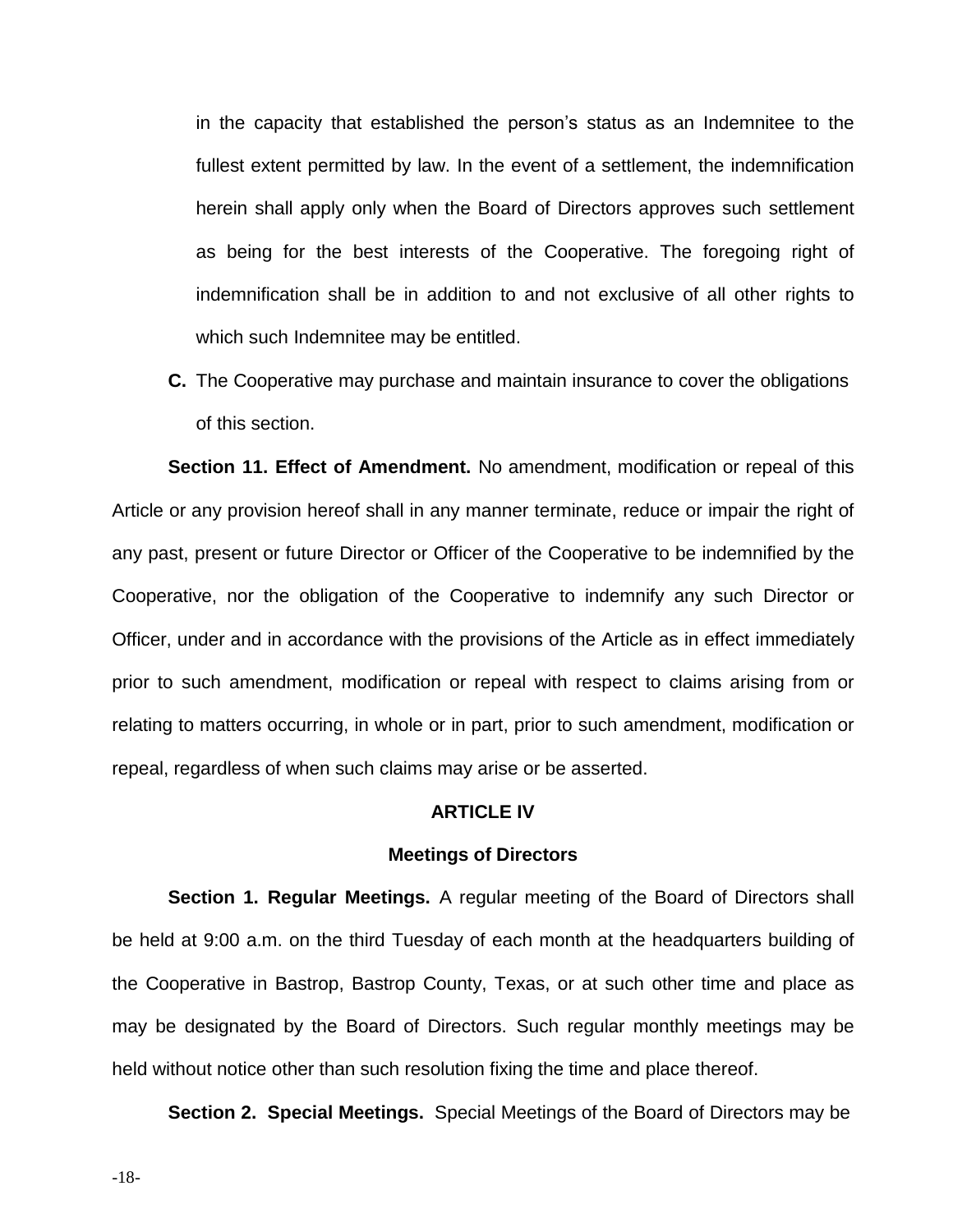called by the President or a majority of Directors. The person or persons authorized to call Special Meetings of the Board of Directors may fix the time and place for the holding of any Special Meeting of the Board of Directors called by them.

**Section 3. Notice.** Notice of the time, place, telephone conference call and purpose of any Special or Regular Meeting of the Board of Directors shall be given at least seventy two (72) hours previous thereto, by written notice, delivered personally, electronically or mailed, to each Director at his or her last known address. If mailed, such notice shall be deemed to be delivered when deposited in the United States Mail so addressed, with postage thereon prepaid. The attendance of a Director at any meeting shall constitute a waiver of notice of such meeting, except where a Director shall attend a meeting for the express purpose of objecting to the transaction of any business because the meeting shall not have been lawfully called or convened. In an emergency or when there is an urgent necessity, the notice of a Regular or Special Meeting of the Board of Directors is sufficient if it is posted for at least two hours before the meeting is convened. An emergency or an urgent necessity exists only if immediate action is required because of a reasonably unforeseen circumstance.

**Section 4. Board Quorum.** A majority of the Board of Directors shall constitute a quorum for the transaction of business at any meeting of the Board of Directors, provided, that if less than a majority of the Directors is present at said meeting, a majority of the Directors present may adjourn the meeting without further notice.

**Section 5. Manner of Acting.** The act of the Majority of the directors present at a meeting at which a quorum is present shall be the act of the Board of Directors unless otherwise specified in these Bylaws.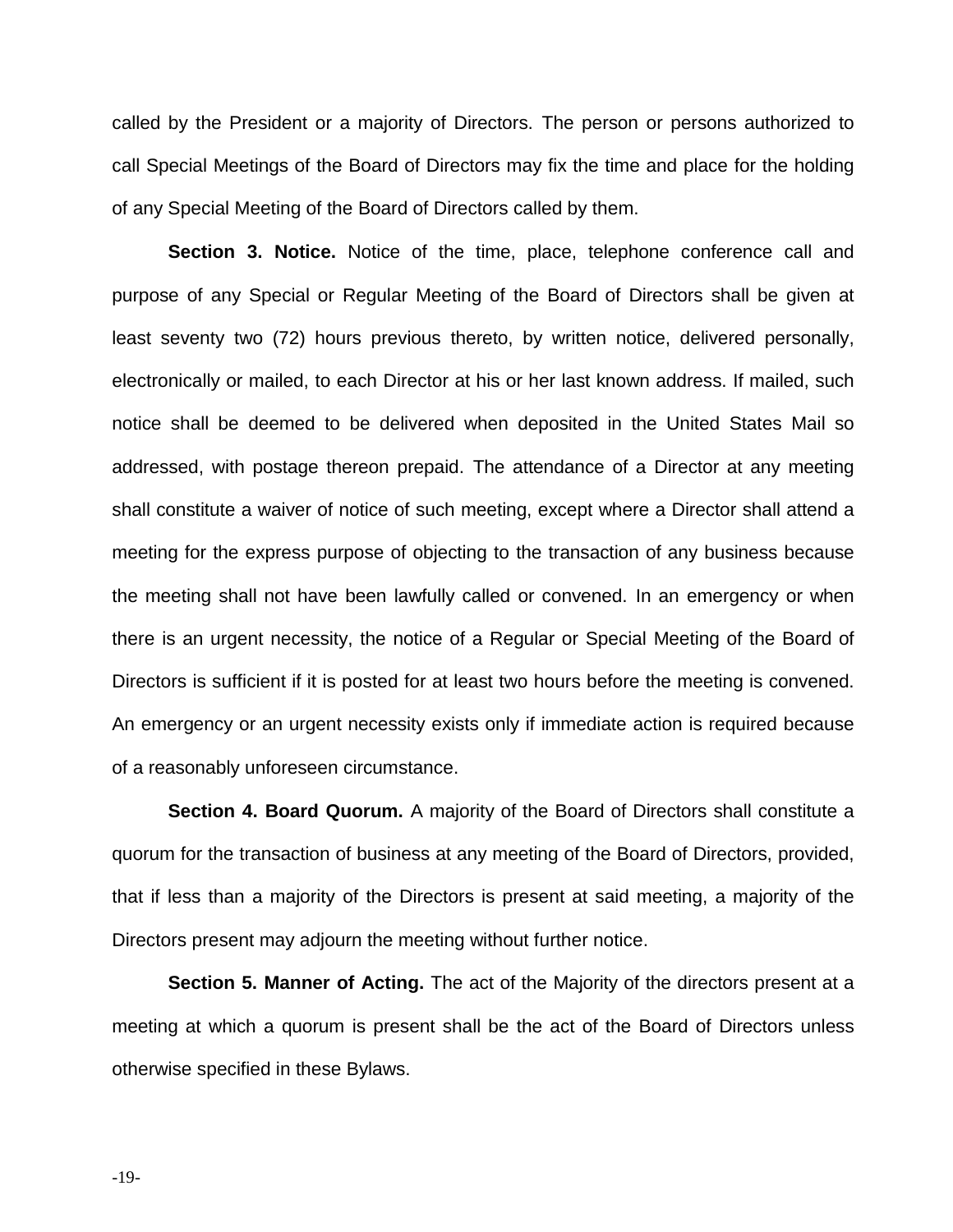## **ARTICLE V**

## **Officers**

**Section 1. Number.** The officers of the Cooperative shall be a President and Chairman of the Board, Vice President and Vice Chairman of the Board, Secretary/Treasurer, and Assistant Secretary/Treasurer ("Officers").

**Section 2. Election and Term of Office.** The Officers shall be elected annually by and from the Board of Directors at the first Regular Board Meeting held after the Annual Meeting. Any Director desiring to serve as an Officer shall give written notice of the office for which he or she wishes to be considered to the General Counsel by May 31. Unless removed from office, each Officer shall hold office until the Regular Board Meeting held after the next succeeding Annual Meeting or until his successor shall have been duly elected and qualified. General Counsel shall be responsible for conducting the election and announcing the candidates for each officer position.

**Section 3. Officer Removal.** Any Officer or agent elected or appointed by the Board of Directors may be removed from their elected and/or appointed position by a two thirds (2/3) majority vote of the Board of Directors whenever in its judgment the best interests of the Cooperative will be served.

**Section 4. Officer Vacancies.** A vacancy in any officer position may be filled by a majority vote of the Board of Directors for the unexpired portion of the term.

## **Section 5. President.** The President:

- a) shall be the principal executive officer of the Board and shall preside at all Member Meetings as well as Regular and Special Board Meetings;
- b) shall sign any deeds, mortgages, deeds of trust, notes, bonds, contracts or other instruments authorized by the Board of Directors to be executed,

-20-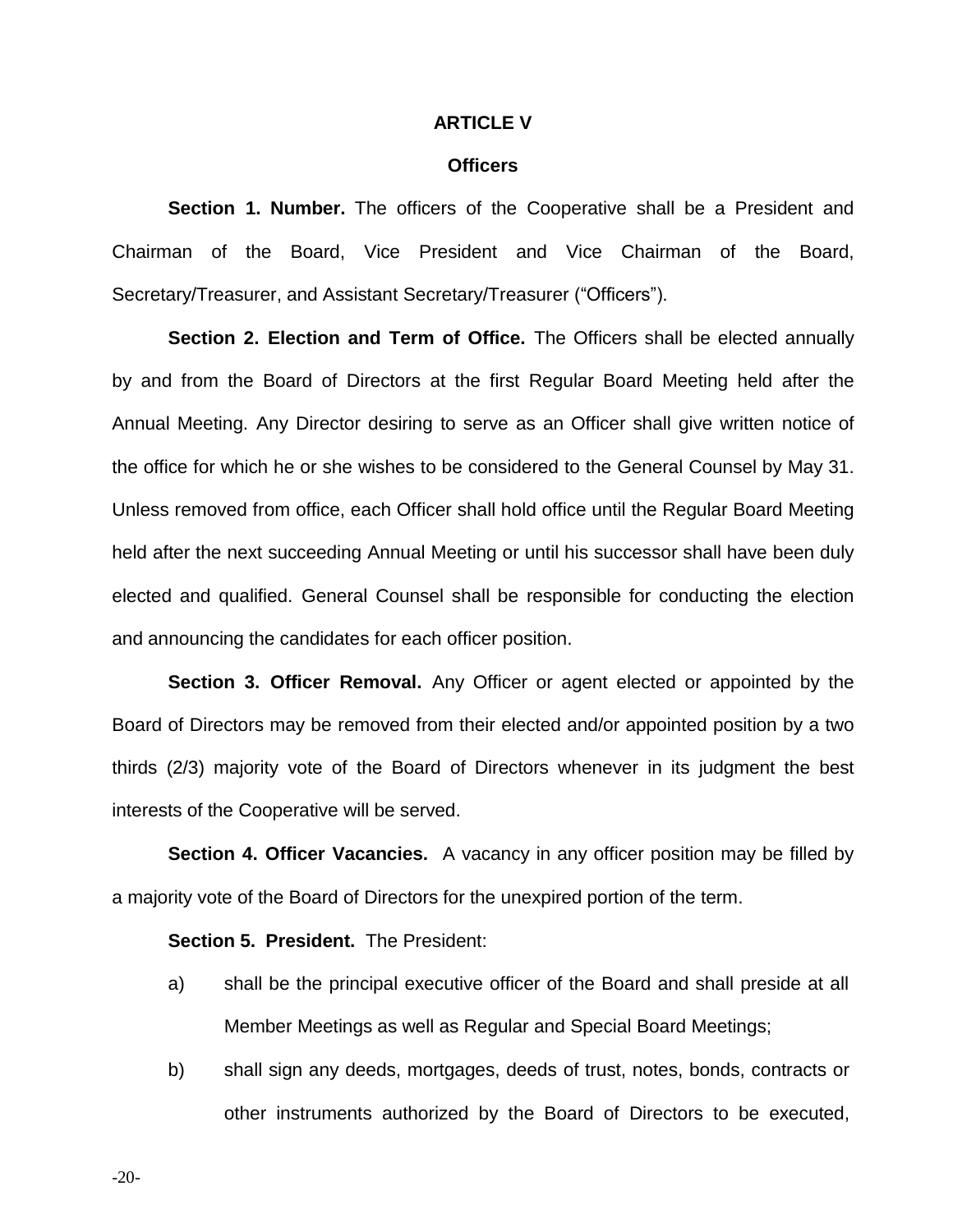except in cases in which the signing and execution thereof shall be expressly delegated by the Board of Directors or by these Bylaws to some other officer or agent of the Cooperative, or shall be required by law to be otherwise signed or executed; and

c) in general shall perform all duties incidental to the office of President and such other duties as may be prescribed by the Board of Directors from time to time.

**Section 6. Vice-President.** The Vice-President, in the absence of the President, or in the event of his inability or refusal to act, shall perform the duties of the President, and when so acting, shall have all the powers of and be subject to all the restrictions upon the President and shall perform such other duties as from time to time may be assigned by the Board of Directors.

**Section 7. Secretary/Treasurer.** The Secretary/Treasurer shall be responsible for the minutes of the Member Meetings and the Board of Directors Meetings; be responsible for ensuring the authentication of the Cooperative's records; and in general, perform all duties incident to the office of the Secretary and such other duties as from time to time may be assigned by the Board of Directors. The Board of Directors may delegate any of these duties to a non-director Officer. The Secretary/Treasurer shall be released from any duties so delegated.

**Section 8. Assistant Secretary/Treasurer.** The Assistant Secretary/Treasurer, in the absence of the Secretary/Treasurer, or in the event of his inability or refusal to act, shall perform the duties of the Secretary/Treasurer, and when so acting, shall have all the powers of and be subject to all the restrictions upon the Secretary/Treasurer and shall perform such other duties as from time to time may be assigned to him by the Board of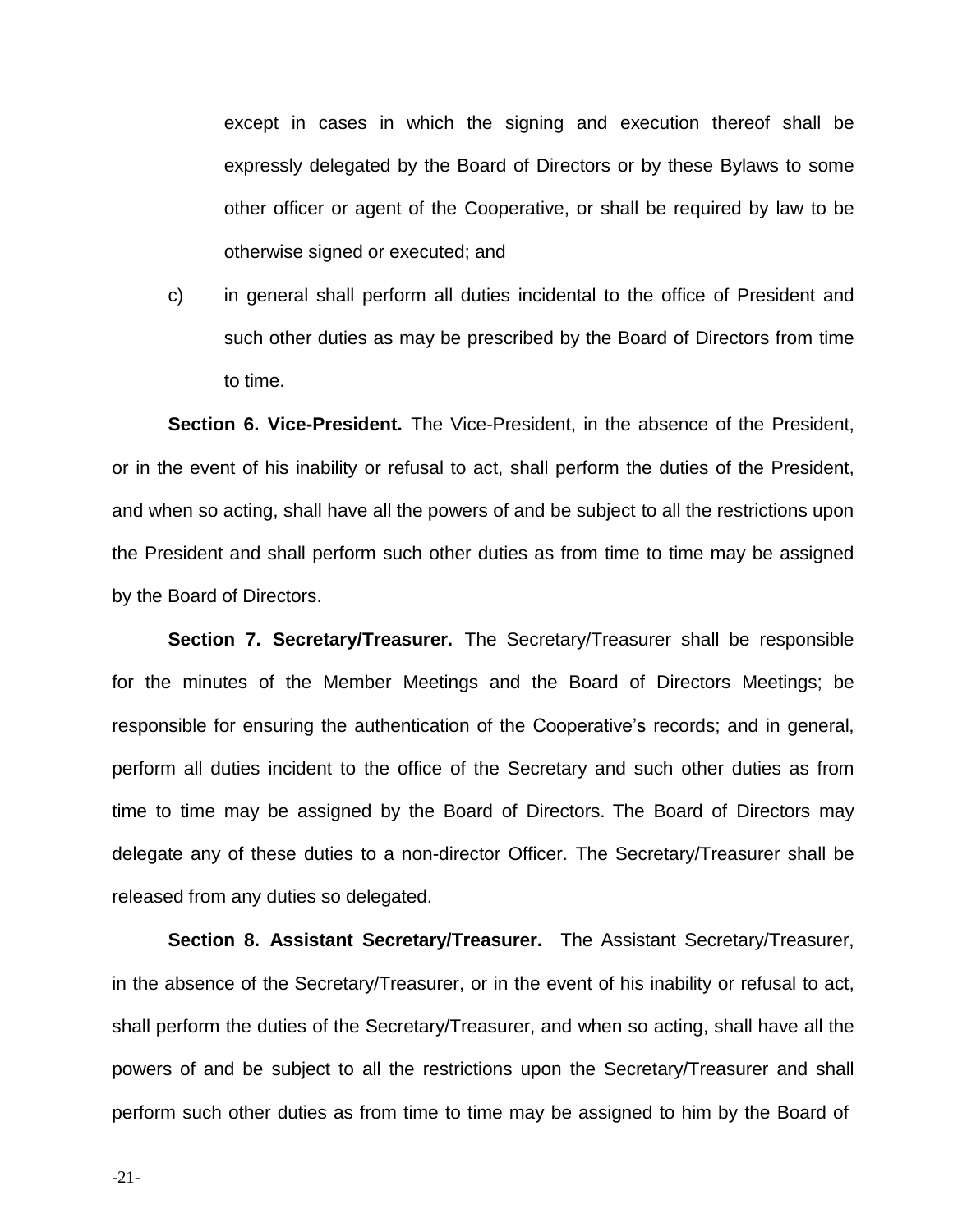Directors.

**Section 9. General Manager and Chief Executive Officer.** The Board of Directors shall select a General Manager and Chief Executive Officer who shall perform such duties as the Board of Directors may from time to time vest in him.

**Section 10. Bonds of Directors, Officers and Employees.** The Cooperative may purchase a bond covering Directors, Officers and/or employees.

**Section 11. Reports.** The Officers of the Cooperative shall submit at each Annual Meeting of the Members reports covering the business of the Cooperative for the previous fiscal year and showing the condition of the Cooperative at the close of such fiscal year.

## **ARTICLE VI**

#### **Contracts, Checks and Deposits**

**Section 1. Contracts.** Except as otherwise provided in these Bylaws, the Board of Directors may authorize any Officer or Officers, agent or agents to enter into any contract or execute and deliver any instrument in the name of and in behalf of the Cooperative, and such authority may be general or confined to specific instances.

**Section 2. Checks, Drafts, etc.** All checks, drafts or other orders for the payment of money, and all notes, bonds, or other evidences of indebtedness issued in the name of the Cooperative shall be signed by such officer or officers, agent or agents, employee or employees of the Cooperative and in such manner as shall from time to time be determined by resolution of the Board of Directors.

**Section 3. Deposits; Investments.** All funds of the Cooperative shall be deposited or invested from time to time to the credit of the Cooperative in such bank or banks or in such financial securities or institutions as the Board of Directors may select.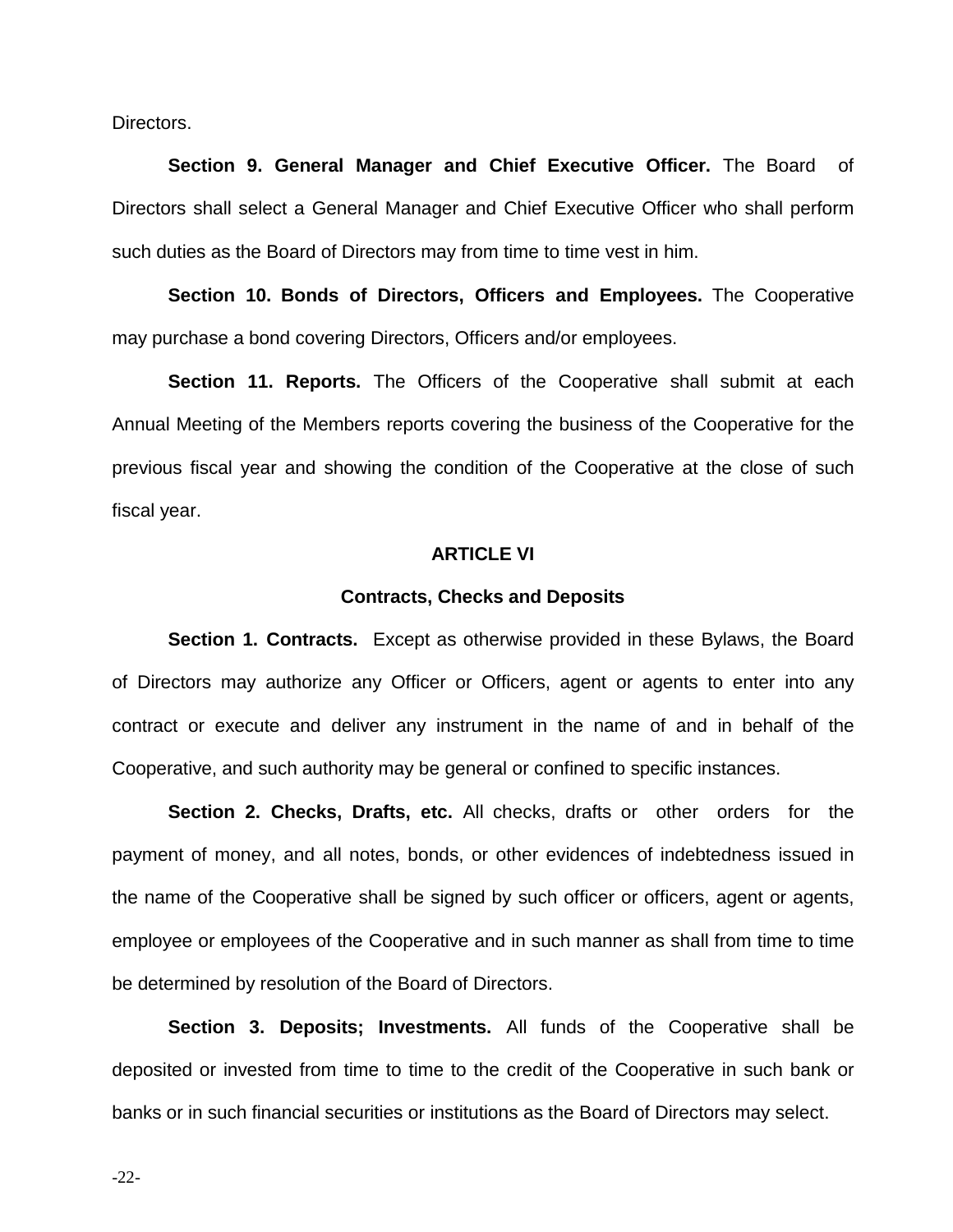# **ARTICLE VII**

#### **Nonprofit Operation**

**Section 1. Interest or Dividends on Capital Prohibited.** The Cooperative shall at all times be operated on a Cooperative nonprofit basis for the mutual benefit of its Members. No interest or dividends shall be paid or be payable by the Cooperative on any capital furnished by its Members.

**Section 2. Patronage Capital in Connection with Furnishing Electric Energy ("Patronage Business").** In furnishing of Patronage Business, or other services, the Cooperative's operations shall be so conducted that all Members non-members alike ("patrons"), will through their patronage furnish Patronage Capital for the Cooperative. In order to induce patronage and to assure that the Cooperative will operate on a nonprofit basis the Cooperative is obligated to account on a patronage basis to all its patrons for all amounts received and receivable from Patronage Business in excess of costs and expenses properly chargeable against Patronage Business, hereinafter referred to as Margins. All such Margins from Patronage Business at the moment of receipt by the Cooperative are received with the understanding that they are furnished by the patrons as Patronage Capital. The Cooperative is obligated to pay by credits to a capital account for each patron all such margins. The books and records of the Cooperative shall be set up and kept in such a manner that at the end of each fiscal year the amount of capital, if any, so furnished by each patron is clearly reflected and credited in an appropriate record to the capital account of each patron, and the Cooperative shall within a reasonable time after the close of the fiscal year, but no later than eight and one-half months, notify each patron of the amount of capital so credited to his account. PROVIDED, that individual notices of such amounts furnished by each patron shall not be required if the Cooperative

-23-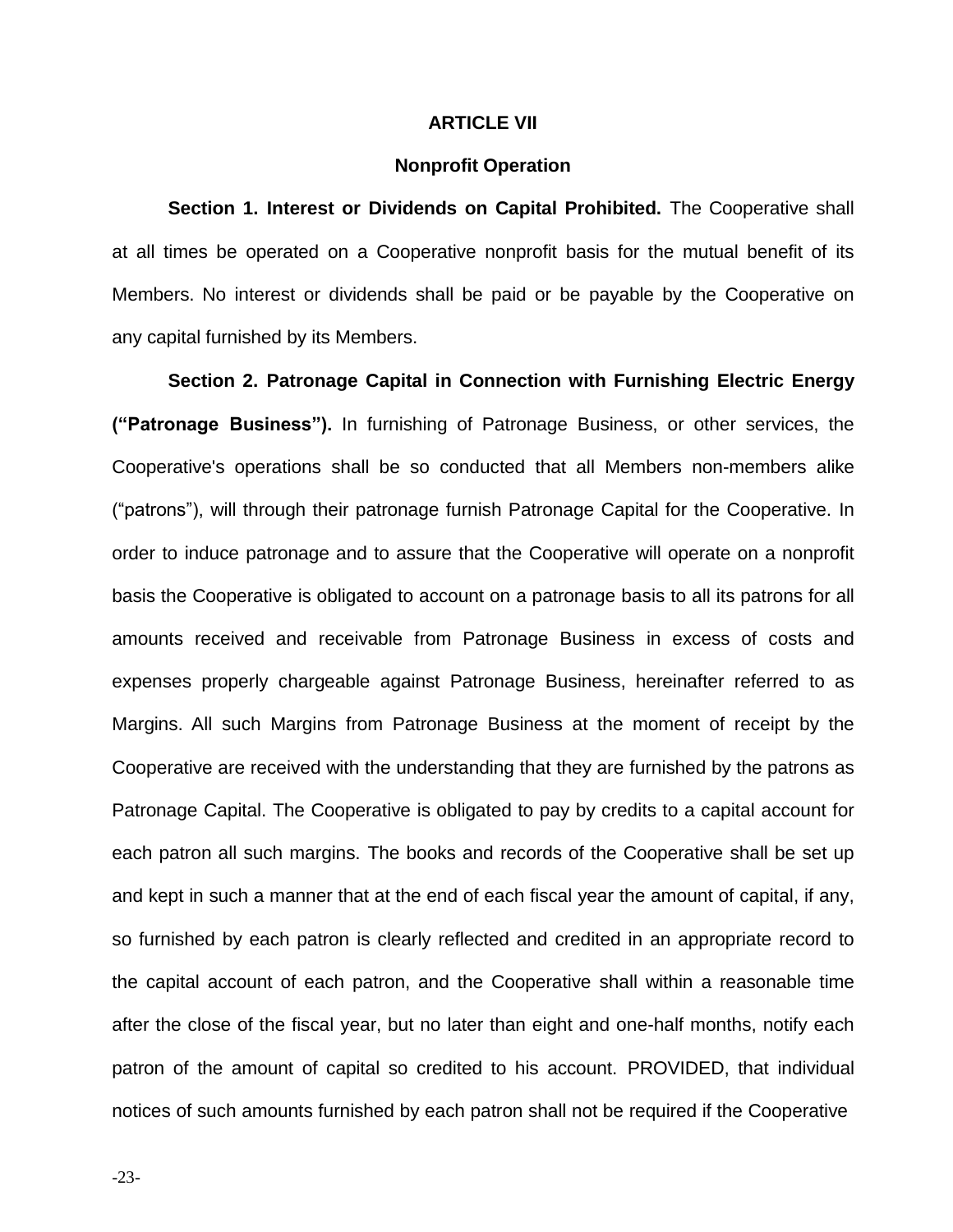notifies all patrons of how each patron may compute and determine for himself the specific amount of capital so credited to him. All such amounts credited to the patron shall have the same status as though they had been paid to the patron in cash in pursuance of a legal obligation to do so and the patron had then furnished the Cooperative corresponding amounts for capital.

If the costs and expenses exceed the amounts received and receivable from and directly related to the furnishing of electric energy, hereinafter referred to as "loss", then the Board of Directors shall have the authority under accepted accounting practices, loan covenants and tax law to prescribe the manner in which such loss shall be handled.

All other margins other than from Patronage Business may, in the discretion of the Board and insofar as permitted by law, be (a) notwithstanding any other provision of this Article VIII, used to offset any losses incurred during the current or any prior fiscal year, (b) used to establish reserves and other capital not assignable to the patrons prior to the dissolution of the Cooperative, and (c) to the extent not needed for these purposes, allocated to its patrons on a patronage basis and any amount so allocated shall be included as part of the capital credited to the accounts of patrons, as herein provided.

In the event of dissolution or liquidation of the Cooperative, after all outstanding indebtedness of the Cooperative have been paid, outstanding capital credits shall be retired without priority on a pro rata basis before any payments are made on account of property rights of members. If, at any time prior to dissolution or liquidation, the Board of Directors shall determine that the financial condition of the Cooperative will not be impaired thereby, the capital then credited to patrons' accounts may be retired in full or in part. The Board shall determine the method, basis, priority, and order of retirement, if any, for all amounts heretofore and hereafter furnished as capital. Notwithstanding any

-24-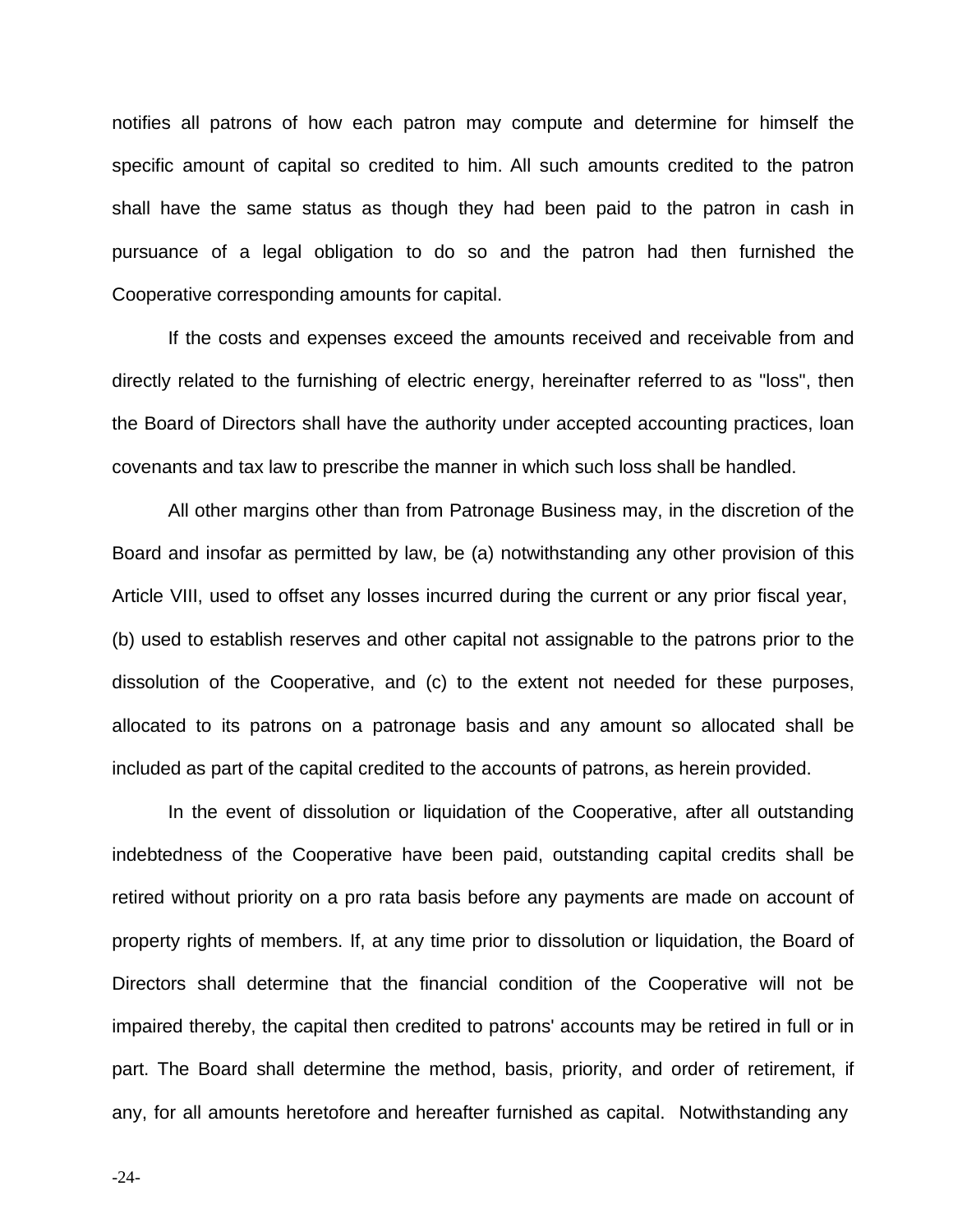other provision of these by-laws, the method, basis, priority, and order of retirement, if any, considered by the Board may, but is not required to, include the retirement of amounts furnished as capital at a discount.

No capital may be retired unless, after the proposed retirement, the Cooperative is compliant with the terms of any mortgage agreement, including but not limited to the National Rural Utilities Cooperative Finance Corporation (CFC) loan agreement.

Capital credited to the account of each patron shall be assignable only on the books of the Cooperative pursuant to written instruction from the assignor and only to successors in interest or successors in occupancy in all or a part of such patron's premises served by the Cooperative unless the Board of Directors, acting under policies of general application, shall determine otherwise. Patrons at any time may assign their capital credits back to the Cooperative, and the Board of Directors is authorized, but not required, to negotiate capital credit settlement arrangements with bankrupt patrons, estates of deceased natural persons and/or inactive patrons.

Notwithstanding any other provisions of these Bylaws, the Board of Directors, at its sole discretion, shall have the power to negotiate capital credit settlement arrangements with estates of deceased natural persons and/or inactive patrons for the retirement of such capital prior to the time it would otherwise be retired under the provisions of these Bylaws. However, such settlements are solely at the discretion of the Board of Directors, must be requested in writing by the legal representatives of the inactive patron or of the estate of the deceased natural person, must be in accordance with the terms and conditions that the Board of Directors and the legal representatives of such patrons shall agree upon, and is prohibited if the financial condition of the Cooperative is impaired thereby.

-25-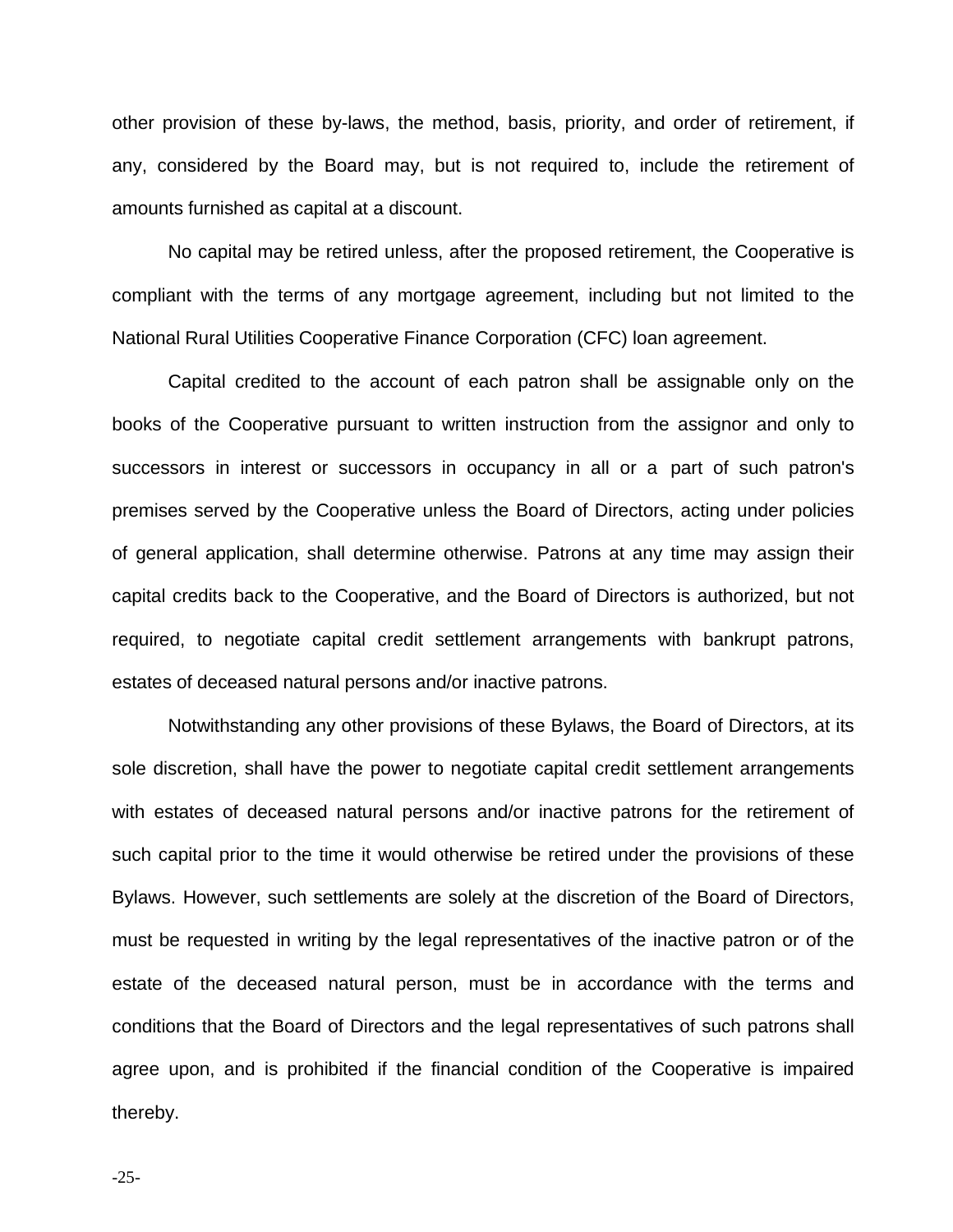The Cooperative shall have the right to offset the retirement approved by the Board of Directors for a patron against the debt owed to the Cooperative by such patron. The Cooperative, before retiring any capital credit of any patron's account, shall deduct from the retirement of capital credits any amount owed by such patron to the Cooperative. This provision shall apply to all retirements of capital credits.

The patrons of the Cooperative, by dealing with the Cooperative, acknowledge that the terms and provisions of the Articles of Incorporation and Bylaws shall constitute and be a contract between the Cooperative and each patron, and both the Cooperative and the patrons are bound by such contract, as fully as though each patron had individually signed a separate instrument containing such terms and provisions. The provisions of this Article of the Bylaws shall be called to the attention of each patron of the Cooperative by posting in a conspicuous place in the Cooperative's office.

# **ARTICLE VIII**

#### **Waiver of Notice**

Any Member or Director may waive any notice of meetings required to be given by these Bylaws, and attendance at any meeting shall constitute waiver of notice unless the person in attendance notifies the presiding officer before the meeting begins that no such waiver is intended.

# **ARTICLE IX**

### **Disposition and Pledging of Property;**

## **Distribution of Surplus Assets on Dissolution**

**Section l. Disposition and Pledging of Property.** The Members of the Cooperative may, at a duly held Member Meeting, authorize the sale, lease, lease-sale, exchange, transfer or other disposition of all or a substantial portion of the Cooperative's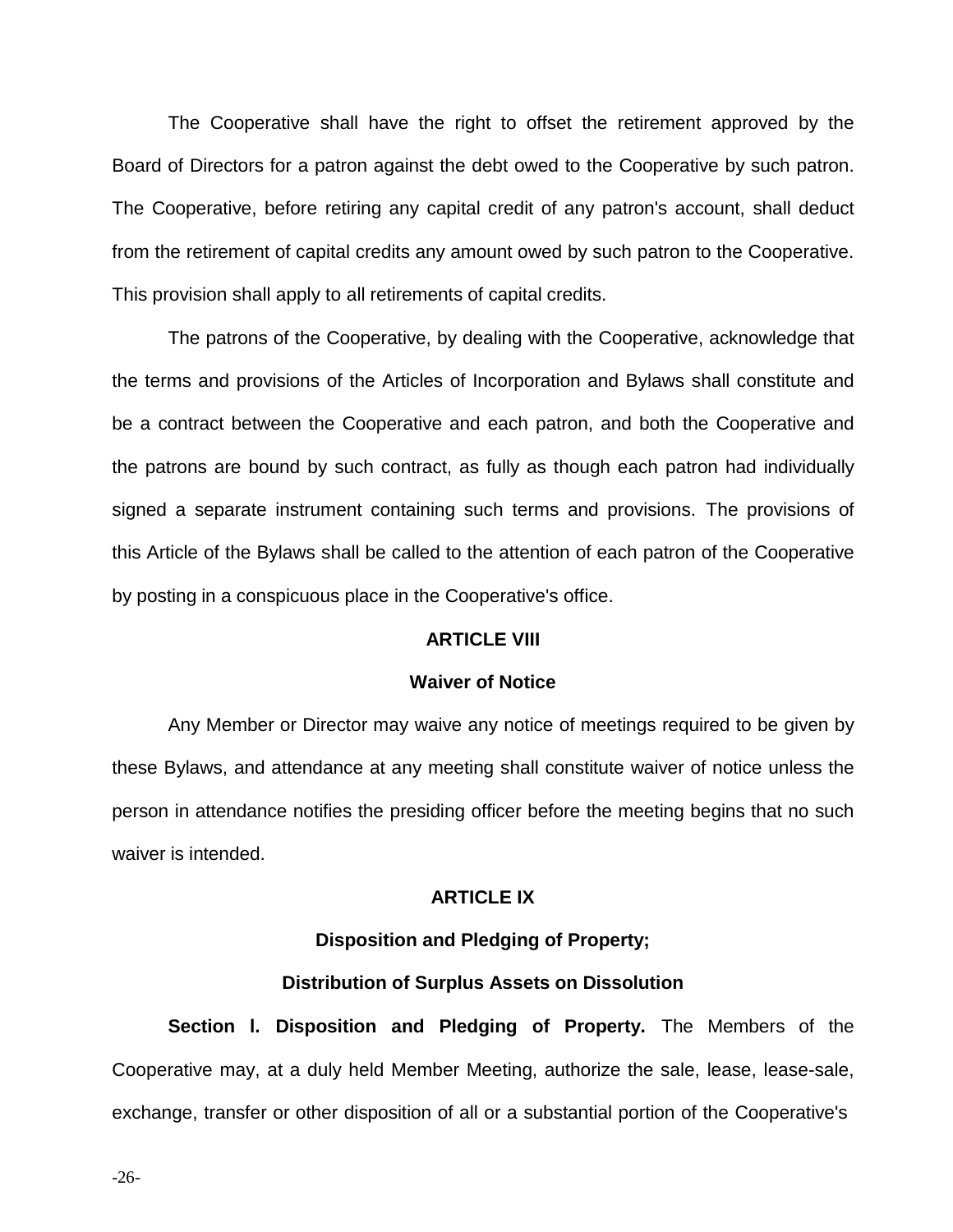property and assets by the affirmative votes of a majority of the total members of the Cooperative. However, the Board of Directors, without authorization by the members, shall have full power and authority (1) to borrow moneys from any source and in such amounts as the Board may from time to time determine, (2) to mortgage or otherwise pledge or encumber any or all of the Cooperative's property or assets as security therefor, and (3) to sell, lease, lease-sell, exchange, transfer or otherwise dispose of merchandise, property no longer necessary or useful for the operation of the Cooperative., or less than a substantial portion of the Cooperative's property and assets. "Substantial portion" means ten (10%) percent or more of the Cooperative's total assets as reflected on its books at the time of the transaction.

**Section 2. Distribution of Surplus Assets on Dissolution.** Upon the Cooperative's dissolution, any assets remaining after (a) all liabilities or obligations of the Cooperative have been satisfied and discharged and (b) after all Capital Credits furnished through Patronage Capital shall have been paid without priority on a pro rata basis shall be distributed among the members and former members, to the extent practicable as determined by the Board of Directors, in proportion which the aggregate patronage of each bears to the total patronage of all members and former members; PROVIDED, HOWEVER, that if in the judgment of the Board the amount of such surplus is too small to justify the expense of making such distribution, the Board may, in lieu thereof, donate, or provide for the donation of, such surplus to one or more nonprofit charitable or educational organizations that are exempt from Federal income taxation.

# **ARTICLE X**

# **Fiscal Year**

The fiscal year of the Cooperative shall begin on the first day of January of each